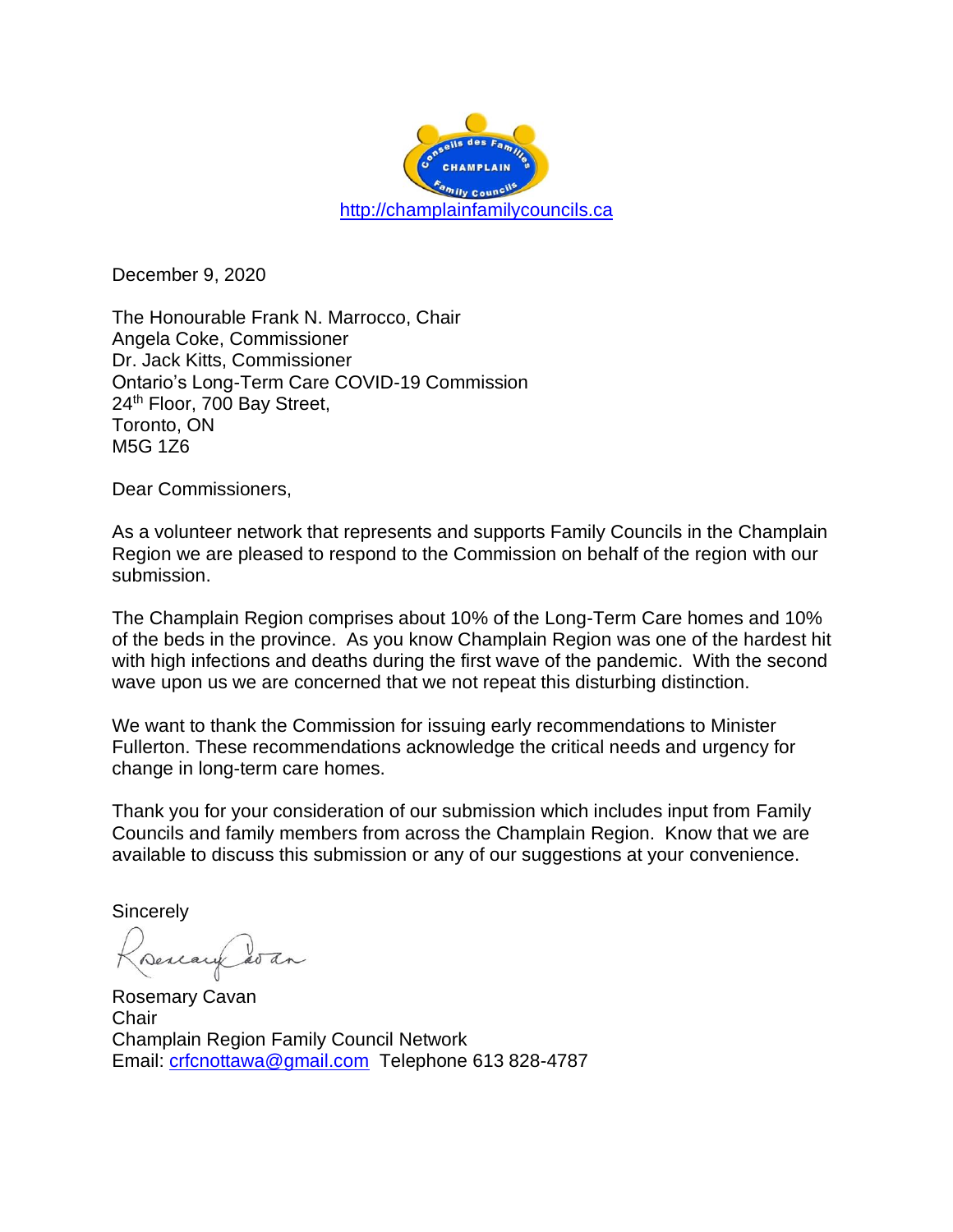c.c**.** Premier Doug Ford Minister C. Elliott Minister M. Fullerton Champlain Region MPPs Samantha Peck, CEO, Family Councils Ontario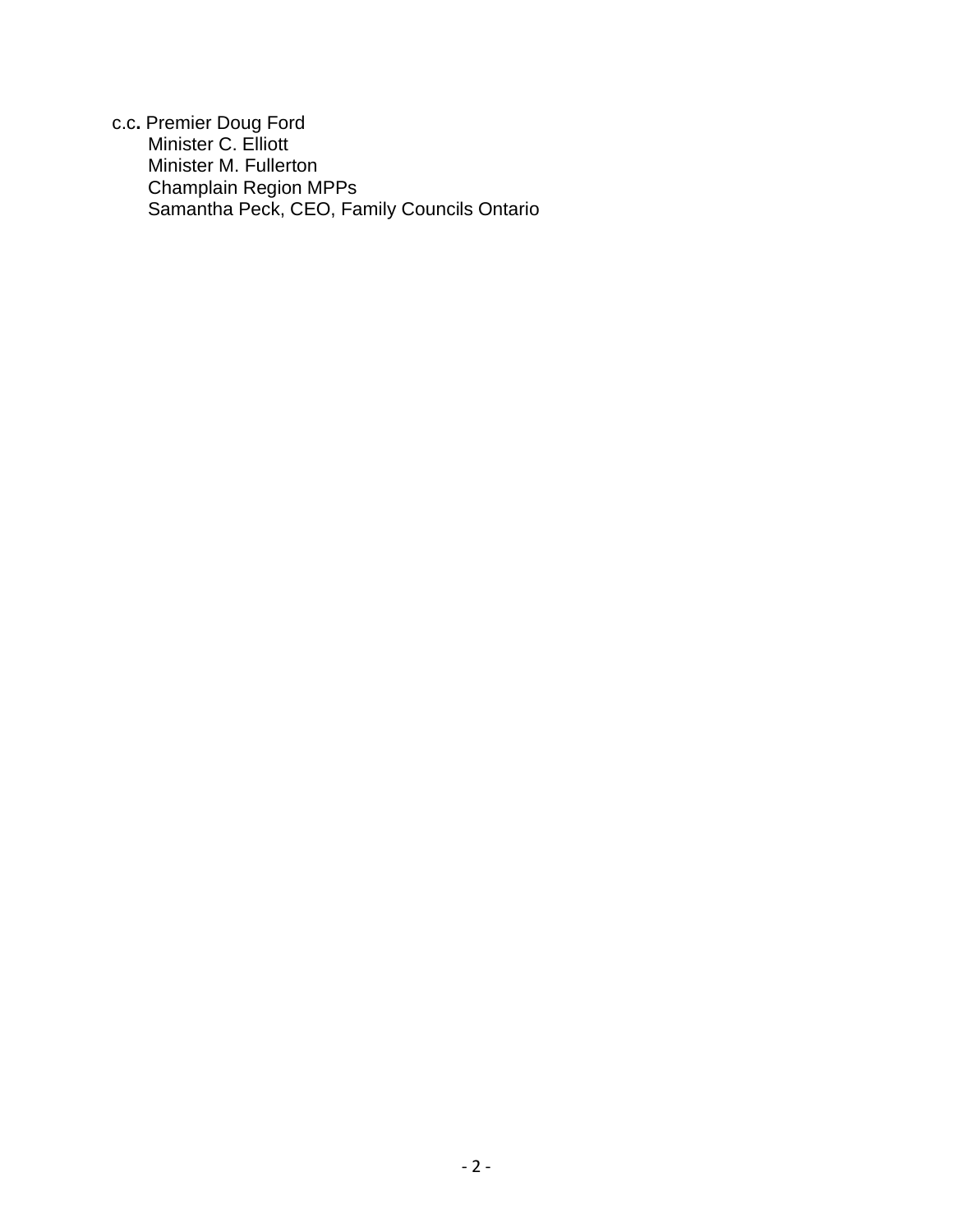# **Together change can happen!**

## **Champlain Region Family Council Network**



## **Ontario's Long-Term Care COVID-19 Commission Submission**

December 9, 2020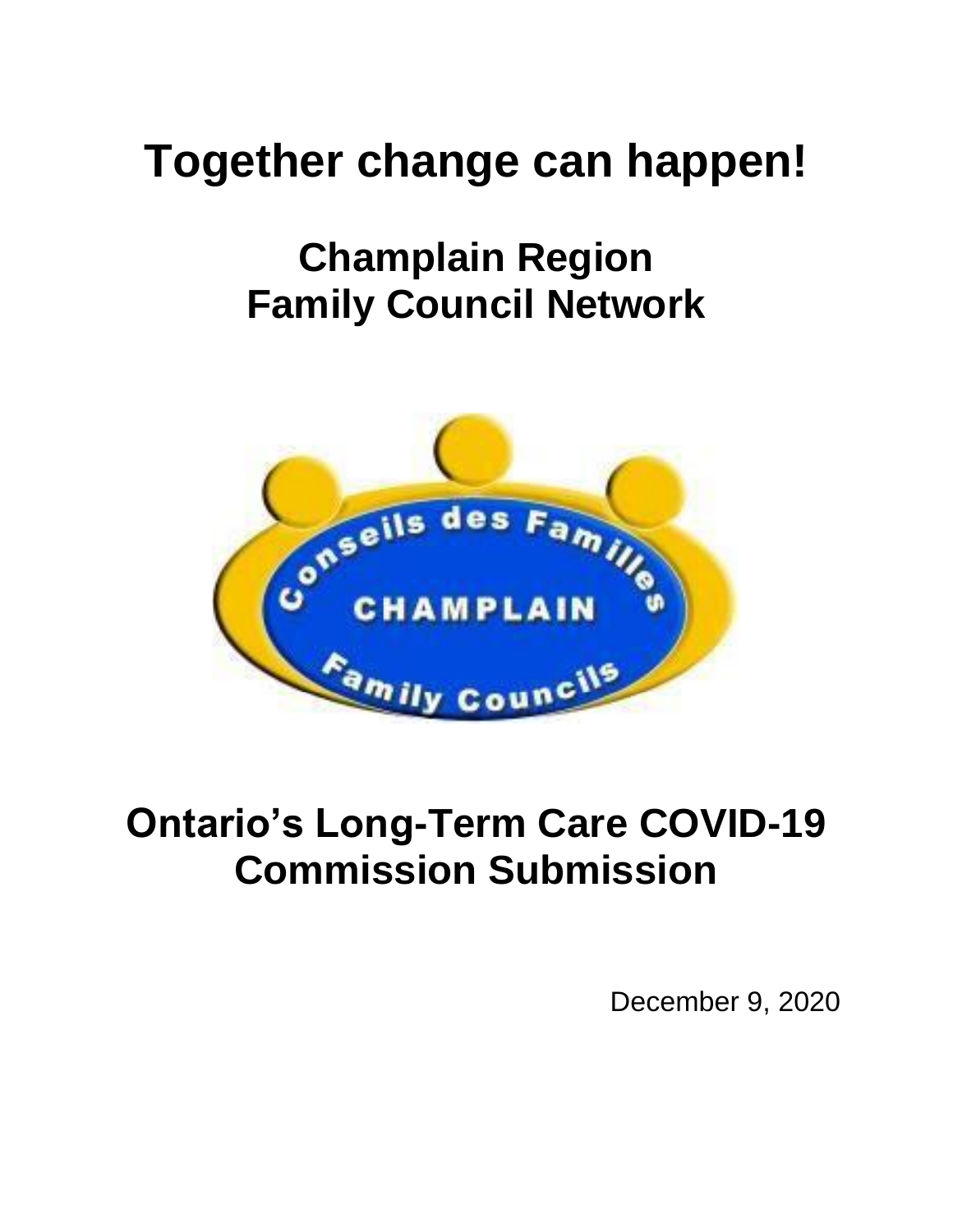## **TABLE OF CONTENTS**

| Page 5  |
|---------|
| Page 9  |
| Page 12 |
|         |
| Page 15 |
|         |
|         |
|         |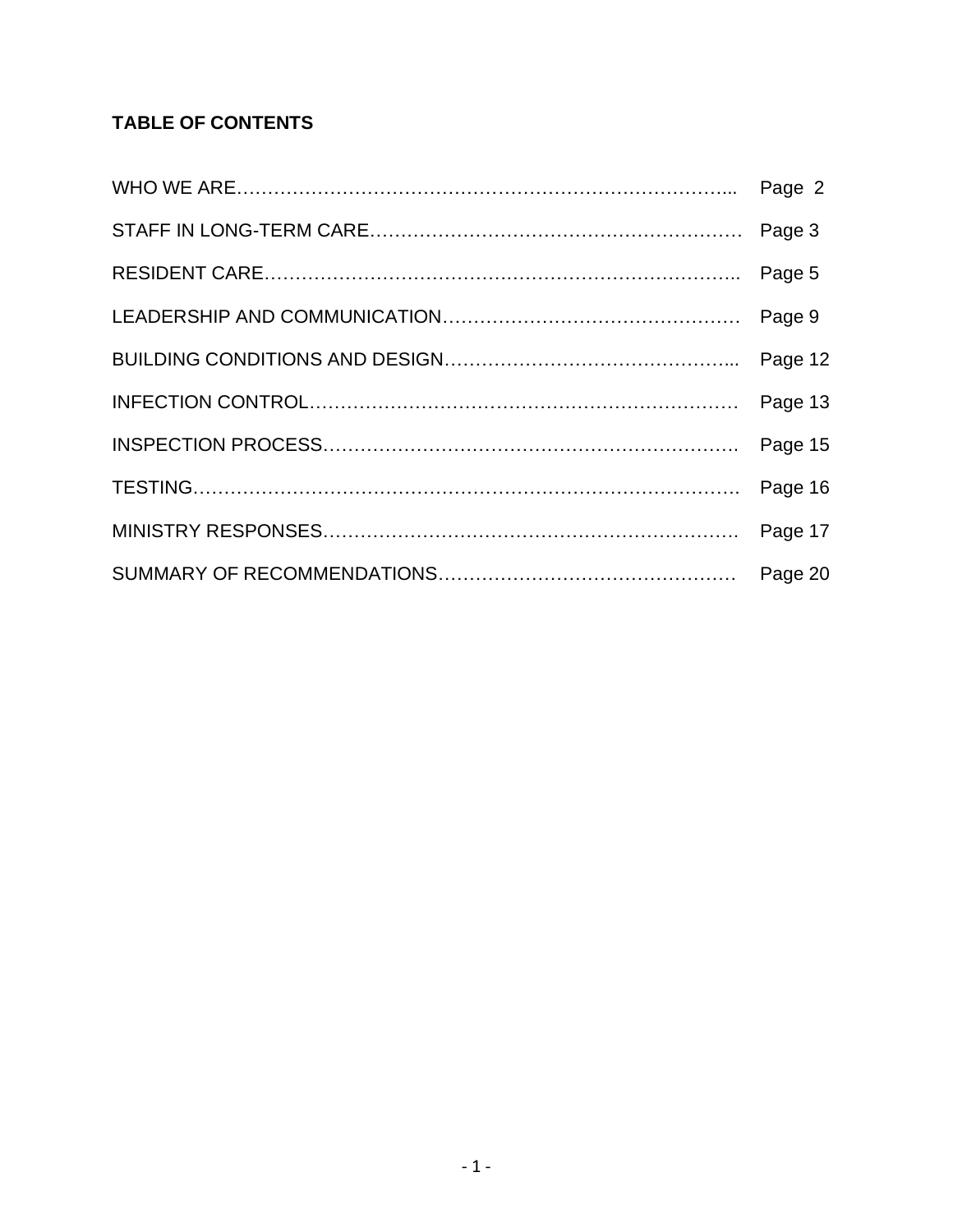#### **WHO WE ARE:**

The Champlain Region Family Council Network (CRFCN) represents and supports Family Councils across the Champlain Region. Our submission incorporates observations and insights received from Family Councils as well as from the families and friends of residents who are accommodated in the 60 long-term care homes in the region. The Champlain Region stretches from Deep River in the west, Hawkesbury in the east and includes the Municipality of Ottawa.

The CRFCN's objective is to assist Family Councils and advocate for improvements to the quality of care in long-term care homes that would permit residents to live in a safe, home-like environment where they are respected and can live with dignity and purpose.

The management profile of the 60 homes in this region is as follows;

- 24 homes are managed as not-for-profit homes,
- 8 homes are managed as municipal homes, and
- 28 homes are managed as for-profit homes.

These 60 homes represent approximately 10% of the total homes across the province and 10% of the total residents. Seventy-two percent of the homes in our region experienced an outbreak. As of November 23, 2020, local homes accounted for 15% of the deaths in LTC in Ontario.

We, along with local Family Councils and family members, have advocated on behalf of the residents of these homes for too many years without seeing substantive change. We have repeatedly pleaded with Ontario governments, and on occasion the federal government, to address the systemic problems in LTC: chronic understaffing; poor compensation and working conditions for front-line staff; the need for more beds to address a growing seniors population and rising rates of dementia; the replacement or redevelopment of older homes to eliminate shared rooms and meet modern building standards such as fire safety and temperature controls; supporting person-centred care which places emphasis on the emotional well-being of residents; and doing away with a climate of profit and excessive documentation taking precedence over care.

Those of us who have been involved in advocating for quality, person-centred care in long-term care know that the ravages of the pandemic in these homes can be directly traced back to these long-standing issues.

On at least four occasions, we have presented these concerns to the Standing Committee on Finance and Economic Affairs as part of their pre-budget consultations [\(https://tinyurl.com/yyfbs3ux\)](https://tinyurl.com/yyfbs3ux). We have advocated for better care, investment in staff and capacity planning through regular meetings with our regional MPPs and countless letters to provincial Ministers under both Liberal and Conservative governments. We have also reached out to the federal government, most recently on the need for national standards. Our latest set of recommendations [\(https://tinyurl.com/y5kwazgj\)](https://tinyurl.com/y5kwazgj) was recently sent to our local MPPs which includes the Minister of Long-Term Care.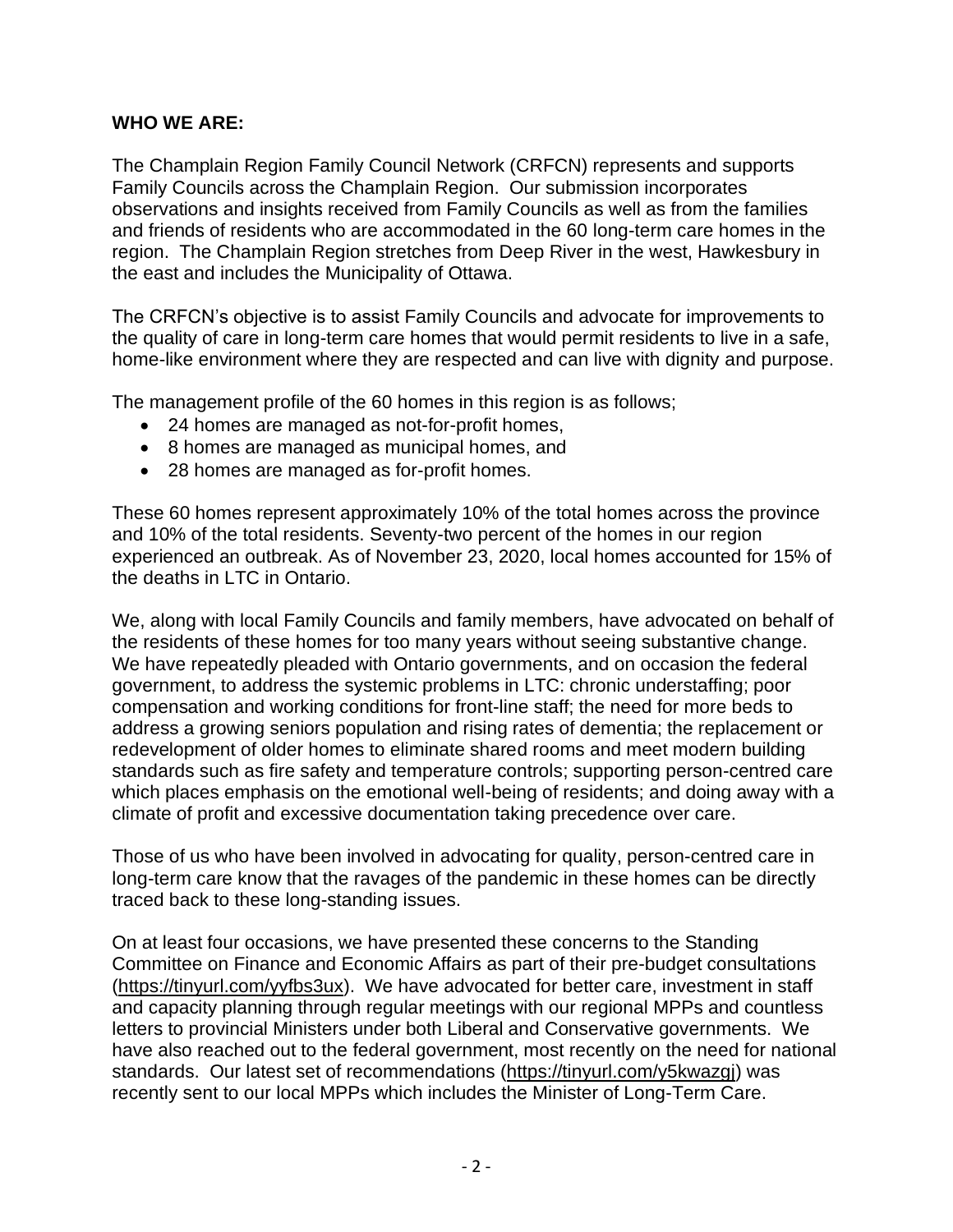We have taken the liberty of modifying our submission format to present our findings under specific subjects. Under these headings where appropriate we have identified what worked and what didn't work and have included recommendations for improvement. A summary of the recommendations appears at the end of the document. These comments and recommendations reflect feedback from Family Councils in our region and our observations during the course of the pandemic.

## **STAFF IN LONG-TERM CARE HOMES**

#### **Issues that were problematic:**

- Current statistics show that 90% of residents in LTC homes today have some type of cognitive impairment and 40% of the residents exhibit aggressive behaviours requiring a higher level of care. This demanding resident profile has exacerbated long-standing staffing shortages creating an unstable platform for homes to take on the COVID-19 pandemic.
- Homes went into the pandemic with serious staffing shortages. The issue of retention and recruitment of LTC staff was identified in the Gillese Inquiry and was the subject of a Ministry Staffing Study (July 2020). Annually 25% of PSWs leave due to poor working conditions, compensation and benefits. These departures result in more individuals leaving the profession than graduating from training programs and there seems to be no coordinated response from the government or colleges to correct this situation.
- Pre-pandemic, the staffing shortfall was partially offset by the assistance of visiting family members and friends, paid caregivers and volunteers. Research estimates that as much as 30% of care in LTC is provided by family caregivers. Family members help with all aspects of residents' physical and emotional care and frequently help with translation. However, when lockdowns were imposed this safety net disappeared. As a result, the demands on staff were significantly increased and many residents' basic needs went unmet.
- Chronic understaffing worsened during the pandemic with some homes experiencing a 50% decrease in staffing levels due to illness, fear, limiting parttime staff to one home, child care responsibilities, and fear of catching the virus. One family member reported that her family member's home was operating with two PSWs providing care for 45-47 residents. This is an unacceptable level of care.
- Homes had limited options to backfill resources on short notice and frequently called in agency staff. Agency staff are unfamiliar with the residents and agencies charge a substantial premium that cuts into the LTC budgets that are already stretched. The military and hospital workers were brought in to several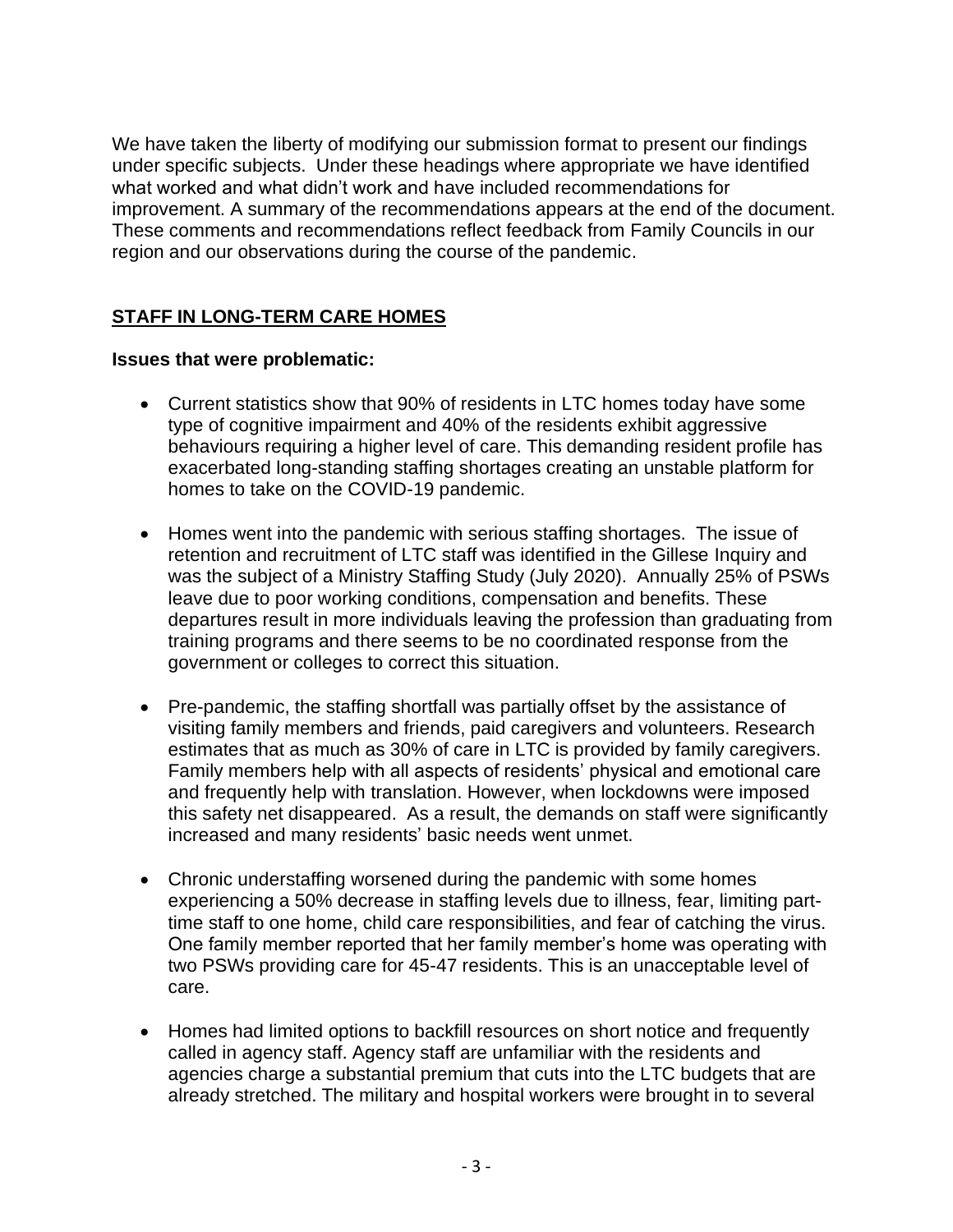homes in our region to address the critical shortage of workers. Hospitals, the Red Cross and paramedics are now helping out in the second wave. However, hospital support is more limited in the second wave.

- Several family members noted that their loved one's home would have benefitted by the presence of a social worker. The social worker would have helped address the emotional/mental health of residents during the long periods of isolation, during and after the pandemic. The position could have also facilitated communication between the home and family and helped family members deal with their stress. Social workers would have helped with the difficult conversations with families about Do Not Resuscitate orders and end-of-life care.
- When lockdowns occurred allied health professionals such as foot care nurses, dentists and dental hygienists, audiologists, physio and occupational therapists and mental health experts were not allowed to enter the home. Daily oral care provided by PSWs was neglected as they had so little time to address even the basic healthcare needs of the residents.
- Some homes hired untrained staff to help bridge the staffing shortfall. Although well-intended, this was less than desirable as it resulted in specialized equipment being improperly used and routines not being followed, putting residents at risk.
- Many families praised the dedication of front-line workers but expressed concern over staff fatigue and burn out. No effort was made to provide staff with mental health support until quite late in the first wave. Families are particularly concerned about the mental health and resiliency of staff now that we are in the second wave. One family member noted that "she can hear the mental fatigue in the voices of staff".

#### **Positive responses experienced:**

- Some homes that had a solid, permanent staff complement were able to maintain a reasonable level of staffing during the pandemic, however even these homes had to abandon some basic care requirements for residents during lockdowns.
- In one home staff helped with hair and foot care.
- Some homes immediately acted to bring in additional staff. An additional eight full-time positions were approved in one home in the region which will hopefully provide some much-needed assistance in the second wave.
- In one home the Administrator, Director of Care and office staff were seen helping out the front-line staff with the delivery of care to residents. Many homes deployed environment services and dietary staff to help with resident care.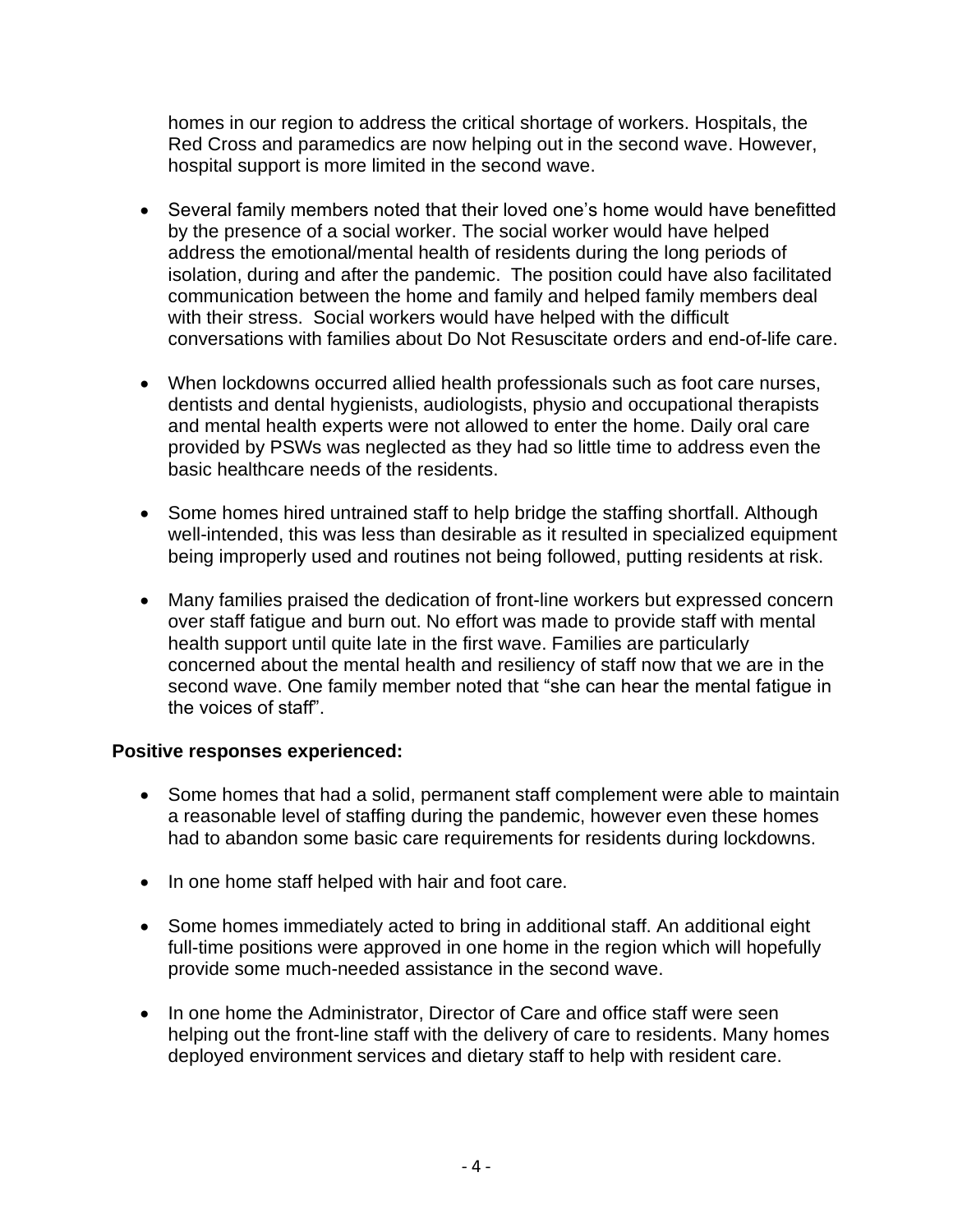#### **Recommendations:**

- 1. Immediately implement the recommendations of the Ministry Staffing Study, especially the commitment to four hours of direct care per resident per day. More staff are urgently needed now; homes cannot wait until 2024/25.
- 2. In order to improve the recruitment and retention of staff, compensation and benefits must be improved and staff offered full-time work. Recruitment efforts must emphasize personal suitability, including empathy, compassion and emotional intelligence as well as language and communication skills.
- 3. Homes should be required to maintain a full staff complement at all times to ensure that resident care is not compromised. Regular reporting of staffing levels should be mandatory and public.
- *4.* All vacant RN, RPN, NP and PSW positions should be filled using a proper Human Resource Strategy that recognizes staff retention as a priority.
- 5. The Ministry must work with other ministries and with colleges to recruit and train more PSWs in order to satisfy the annual demand and meet the future staffing needs for the recently announced new LTC homes.
- 6. The Ministry must provide funding to allow all homes to hire a social worker. This position is particularly critical during transitions to care and to support the emotional health of residents. They would facilitate difficult conversations with residents and families about advance care planning, end-of-life care and DNR orders.
- 7. To avoid paying premiums for agency staff, LTC homes should have access to a pool of eligible trained resources that could be drawn on to maintain staffing levels. This pool of resources could service a group of homes without each home having to go through a lengthy recruitment process.
- 8. Allied health professionals that provide foot care, oral hygiene, audiology, physio/exercise, eyecare, and mental health professionals must have access to the home during lockdowns, with appropriate safety precautions.

## **RESIDENT CARE**

#### **Issues that were problematic:**

• The world of residents was turned upside down during this pandemic. Individuals were restricted to their rooms all day including meal times, with no family visits and no opportunity for activities or access to fresh air. The isolation took an incredible physical and emotional toll on residents. Many family members feel the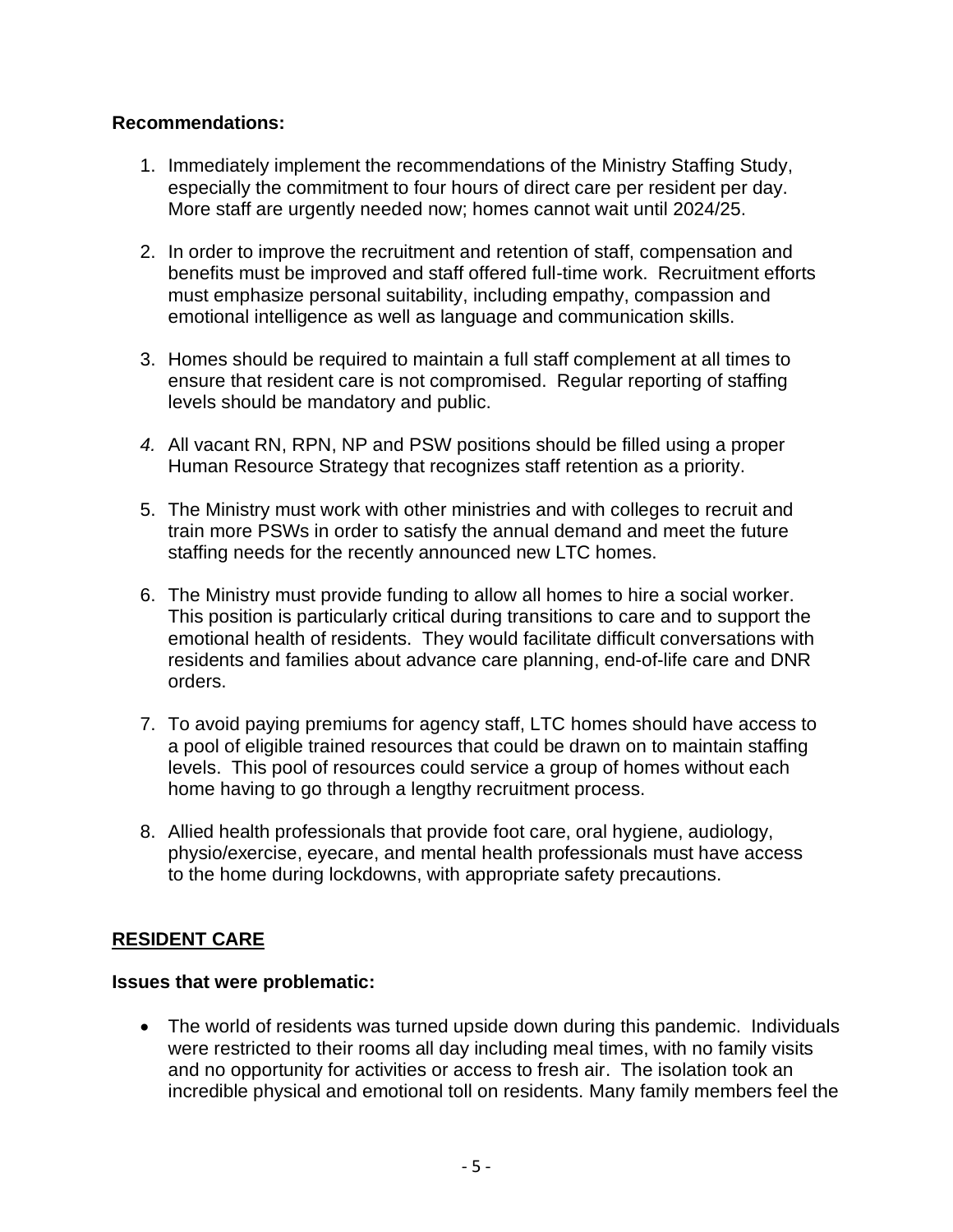prolonged stretches of isolation and the lack of family contact resulted in a number of "death from loneliness" cases.

- There was no quality of life for residents, and in some homes, even basic care needs were not met. Many residents suffered malnutrition and dehydration. A family member noted that her mother lost 23 pounds because she wasn't there to prompt her to eat and drink. Those residents with dementia lost their lifeline during lockdowns without family members to reorient them – they became locked into their dementia as they slowly declined.
- Personal grooming was severely compromised during the pandemic. During lockdowns, many residents only received sponge baths in their rooms rather than being taken for a proper bath. This is unacceptable when lockdowns ran from 14 – 50 days. Too often, baths of any type were skipped. Despite Public Health directives restricting residents to their rooms, hallways could have been easily cleared to permit access to and from the bathing rooms. Residents wearing incontinent products should have showers or tub baths at least one a week.
- It was an extremely confusing time for residents, many of whom could not understand why they were restricted to their room without visitors. They felt abandoned by their family. Many residents did not recognize staff in their PPE and there was unease with new staff during this time. Many families felt that there wasn't a protocol to introduce new staff and provide them with a clear understanding of the residents' care needs and establish a rapport.
- Academic research has shown that over-crowding in 3 and 4 bed wards was one of the major causes of infection spread. In many cases, infected residents were not removed from their rooms to isolate them from their uninfected roommates. Residents in shared rooms were not only more vulnerable to the spread of the virus but were restricted to inhumane living conditions when isolation measures were imposed for periods that ranged from 14 days to over 50 days in some homes.
- The limited space in shared rooms coupled with fixed windows and the lack of air conditioning created an unsafe and depressing environment that was devastating to the health of the residents. Residents endured these conditions day after day without relief. Most residents were not given the opportunity to go outside or to a separate room for some solitude or short period of entertainment with a radio or a television.
- There were inconsistent practices in different public health units in our region. Some homes were told they could not send COVID positive residents to the hospital because there was concern about hospital over-crowding.
- It bears repeating that during lockdowns, residents did not have access to dentists, dental hygienists, foot care nurses, and other allied health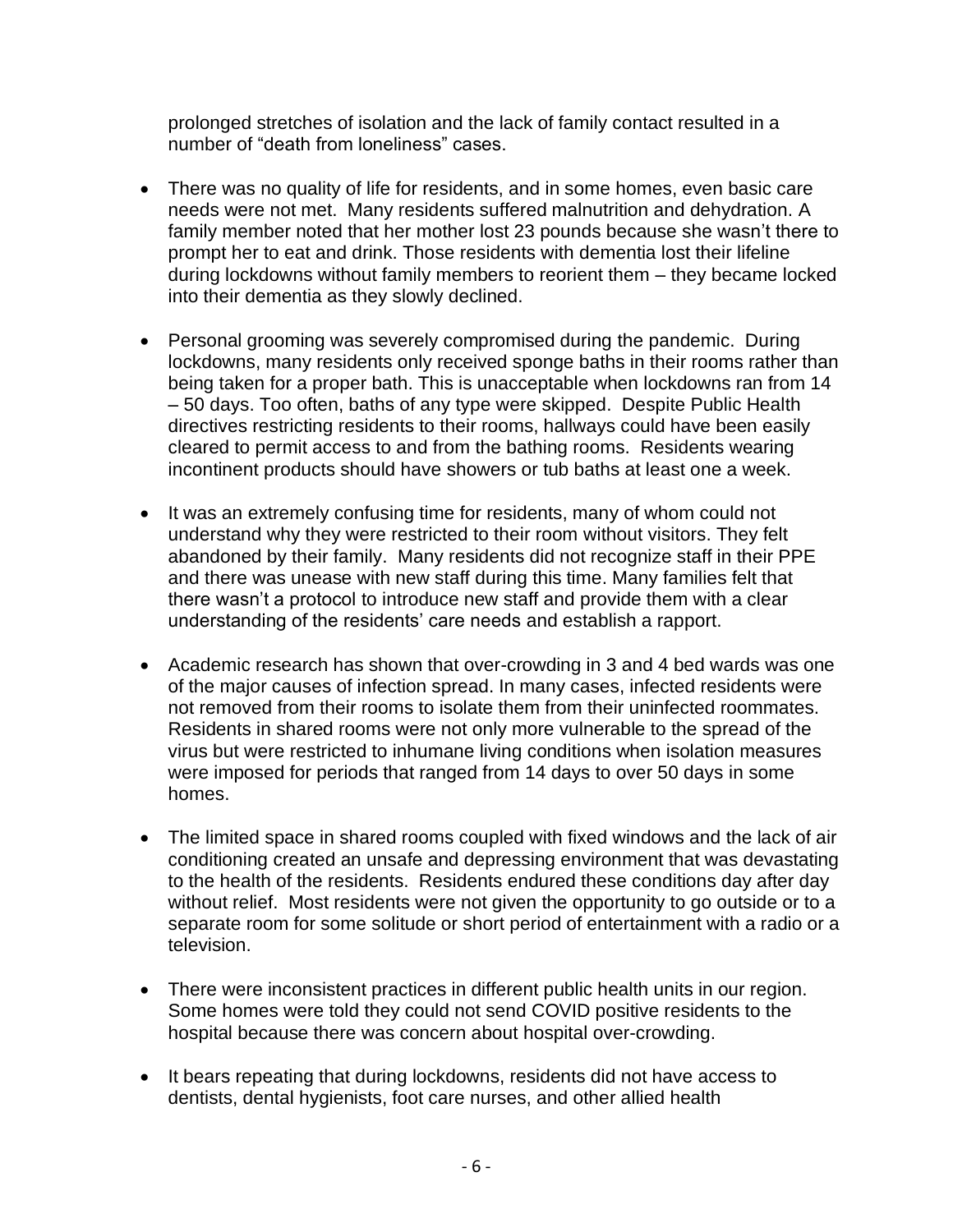professionals. Foot care nurses often discover pressure ulcers, which left untreated, can lead to serious infections. Lack of dental care over eight months also had serious health consequences. A family member, who was finally able to return to the home, realized that her husband had two cavities and bleeding gums. One family member who took their family member out of LTC during the first wave discovered his toenails were so long they were curling under, causing discomfort and reducing his mobility. Loss of hearing aids, a chronic problem in LTC, resulted in even more isolation among residents with hearing problems.

- The loss of pastoral care and other counselling services to address psychological welfare and mental health of residents was identified as an issue.
- LTC management in some homes did not respect the rights and responsibilities of Essential Caregivers/Substitute Decision Makers. Several family members reported that in some homes there has been an increase in the use of antipsychotic medication for depression and anxiety brought on by lack of family visits and unfamiliar faces behind masks. Over-medication leads to excessive sleepiness, increased falls, and other side effects in residents. Families were not always consulted over medication changes or aware of the medication prescribed for a resident.
- Too many residents went through the first wave of the virus and/or died alone because staff didn't understand guidelines that permitted family visits for palliative residents.
- In one home residents were relocated to create an isolation area. This resulted in residents who had developed friendships and strong bonds being separated at a difficult time. These individuals were relocated to other floors and visiting was not an option. It was difficult enough for the residents to deal with the restricted movements within the home but to lose your limited social network becomes devastating when your world has become so small.
- One resident enjoyed taking himself to and from daily exercise classes prior to COVID-19 and participated in most activities offered. This individual looked forward to interactions with other residents and staff and, via telephone, with family and friends. After four and a half months of lockdown his individual care needs have drastically increased. He now has no physical strength and cannot get around even with a walker. He no longer can comprehend the use of his TV remote or the telephone, and has lost the ability to read or write. He has difficulty holding a thought and has great difficulty speaking. He has demonstrated signs of frustration, anger, fear, confusion, mistrust and great despair and depression. He is not the same man after being kept in isolation for four and a half months.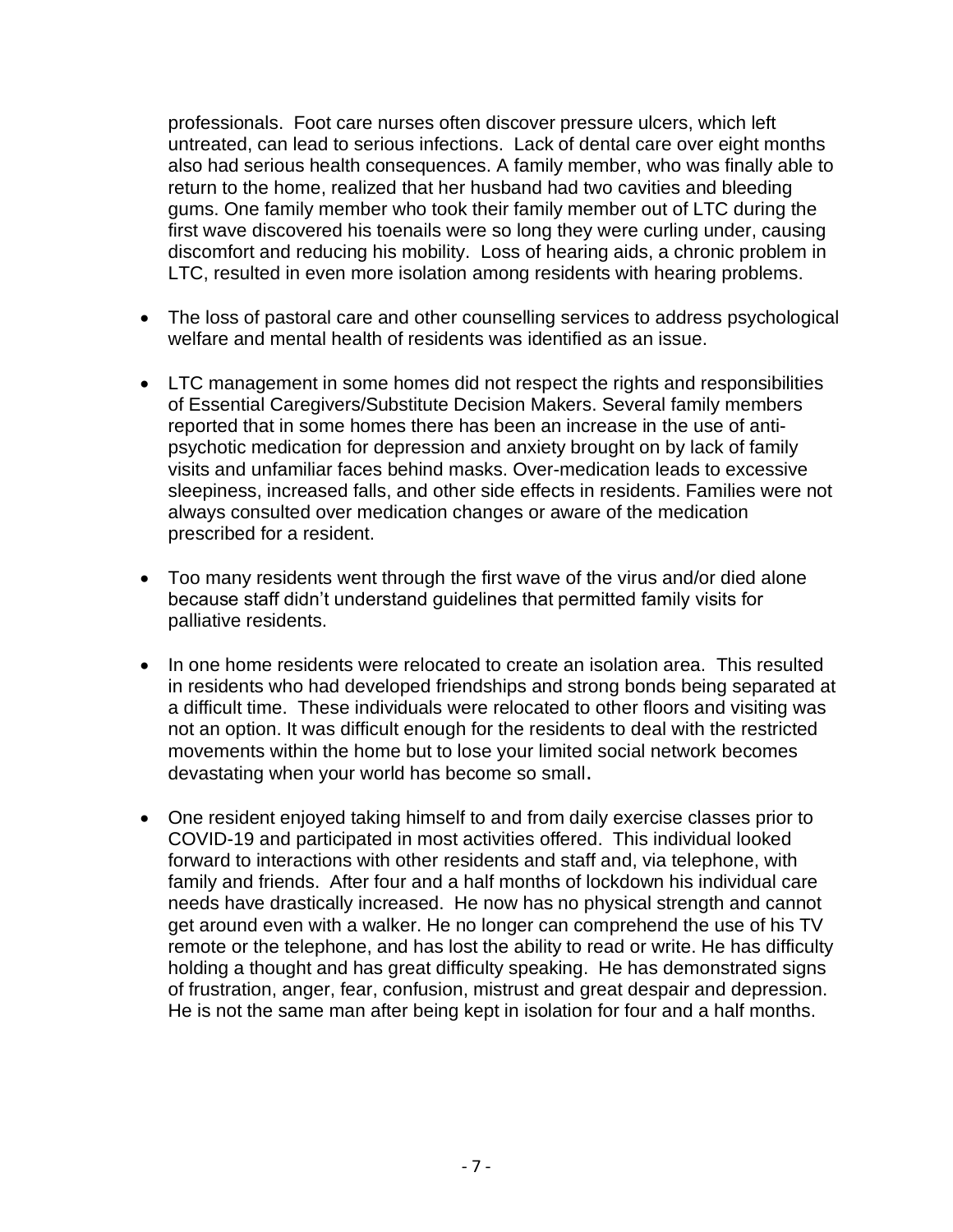#### **Positive responses experienced:**

- In some homes the allied health professionals and third-party services such as hairdressing were permitted in after the lockdowns ended but this has not happened across all homes.
- Some homes added activity staff to increase mental stimulation for residents. In some cases, the homes were able to secure donations of tablets to facilitate virtual family visits.
- Some homes found innovative ways of helping residents during isolation. These included playing music in the hallways or when not in isolation, bringing the residents outdoors.

- 9. Residents cannot be put into lockdown and confined to their rooms for weeks on end. There must be some stimulation provided to residents in order to maintain their physical and mental abilities, including access to the outdoors, weather permitting.
- 10.Planning for future pandemics must recognize the role of Essential Caregivers in maintaining the physical and emotional health of residents. The government took too long to accept the guidance of recognized health experts about the important role of families in LTC.
- 11.An immediate plan needs to be developed and implemented to support the psycho-social and spiritual needs of residents and staff.
- 12.Homes need to educate new staff on the principles of person-centred care to promote both emotional and physical wellbeing, and on the importance of becoming familiar with a resident's history and care/treatment plans before taking on his or her care.
- 13.Families need to be assured that the care plan for their loved one is being followed and that any modifications to care or medications are reviewed and approved by the Power of Attorney. Surely, a technological solution could be found to allow family members access to some resident information?
- 14.A reasonable standard of personal care that will be provided to residents during lockdowns should be defined. This will eliminate some of the unacceptable situations that occurred with bathing, diaper changes and personal grooming.
- 15.Should relocations be necessary for infection prevention, staff need to be mindful of the relationships and strong bonds established between residents before taking any action. When a relocation is the only alternative, staff should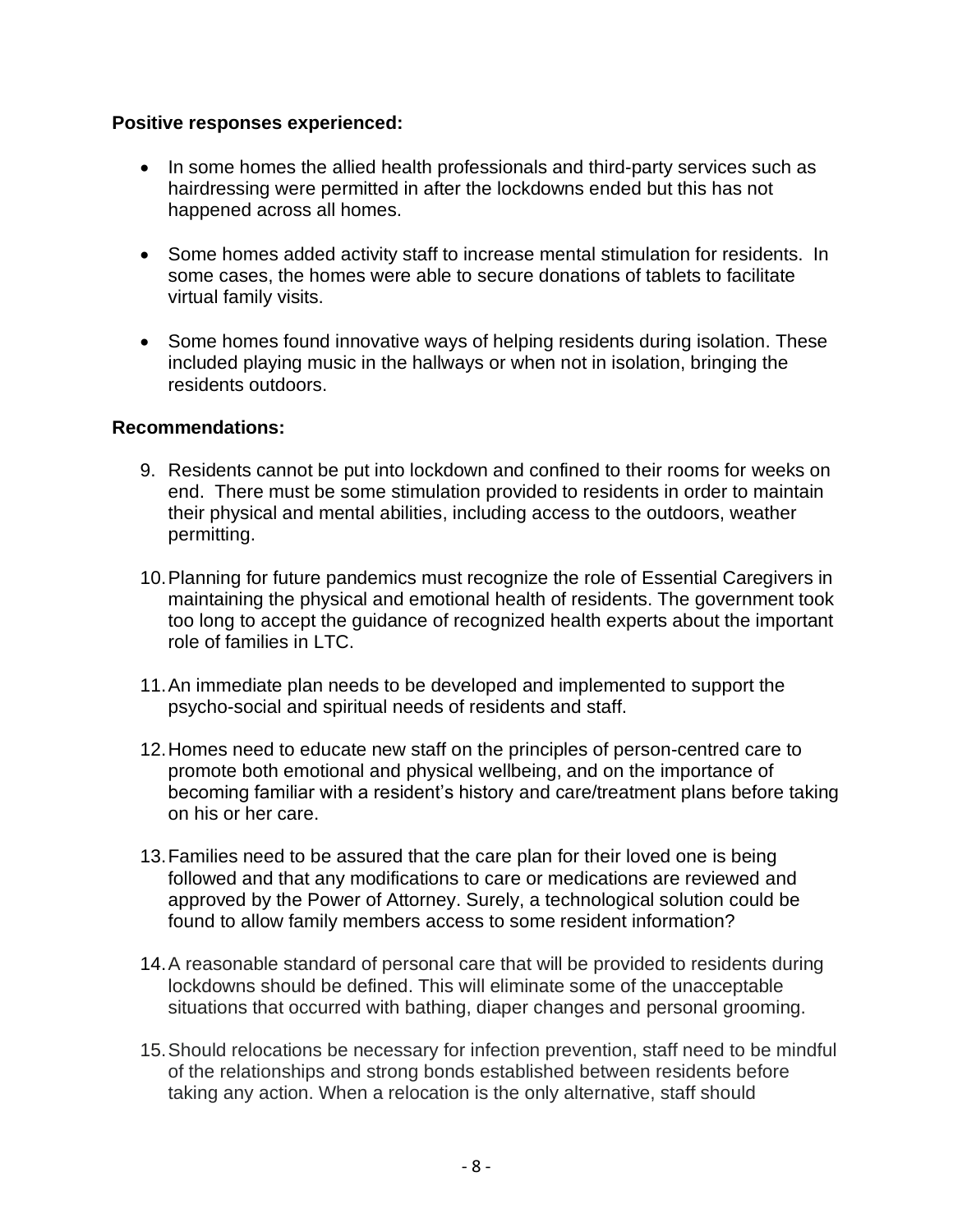make every effort to create opportunities for residents to communicate, see and visit with their friends in any safe manner possible.

## **LEADERSHIP AND COMMUNICATION:**

#### **Issues that were problematic:**

- Lack of transparency and clear up-to-date information from the home, was a consistent message we received from family members. During outbreaks, families were overwhelmed with fear and worry about the physical and mental health of their loved one but too often calls and emails went unanswered. Some family members only learned of an outbreak at a home via the media.
- Families were frustrated with the different interpretations they received from home administrators, directors of care and front-line staff on the regulations and directives as well as for how daily procedures were to be carried out. "Ask five staff members and get five different interpretations". Particularly problematic were the differences in how Essential Caregivers were defined. Some homes resisted admitting Essential Caregivers to the home due to misinterpretation of the directives. Some family members felt they were perceived as an inconvenience and that they were only there "watching" to see if procedures are followed.
- Communication about DNR orders has been a long-standing issue. Essential Caregivers have not always been included in the decision-making process for their loved one or in meaningful conversations on the DNR criteria either when a loved one is being admitted to a Long-Term Care home or being sent to a hospital. The pandemic exacerbated the issue.
- Some Administrators refused to recognize that their home was in trouble despite it being obvious to most family members that they didn't have the staff and other resources required to provide the most basic needs of residents. Trust was broken and families questioned whether the home could effectively manage the outbreak and fully care for the residents.
- Families at a local for-profit home requested that the military be deployed to assist with an obvious staffing shortfall. The home rejected this proposal claiming the residents would be frightened with the presence of the military and indicated that "they had it covered".
- Family suggestions for improvement were challenged or ignored.
- There was no consistency with respect to the lockdown of a LTC home. Rather than isolating a wing of the home, or a floor, many homes locked down the entire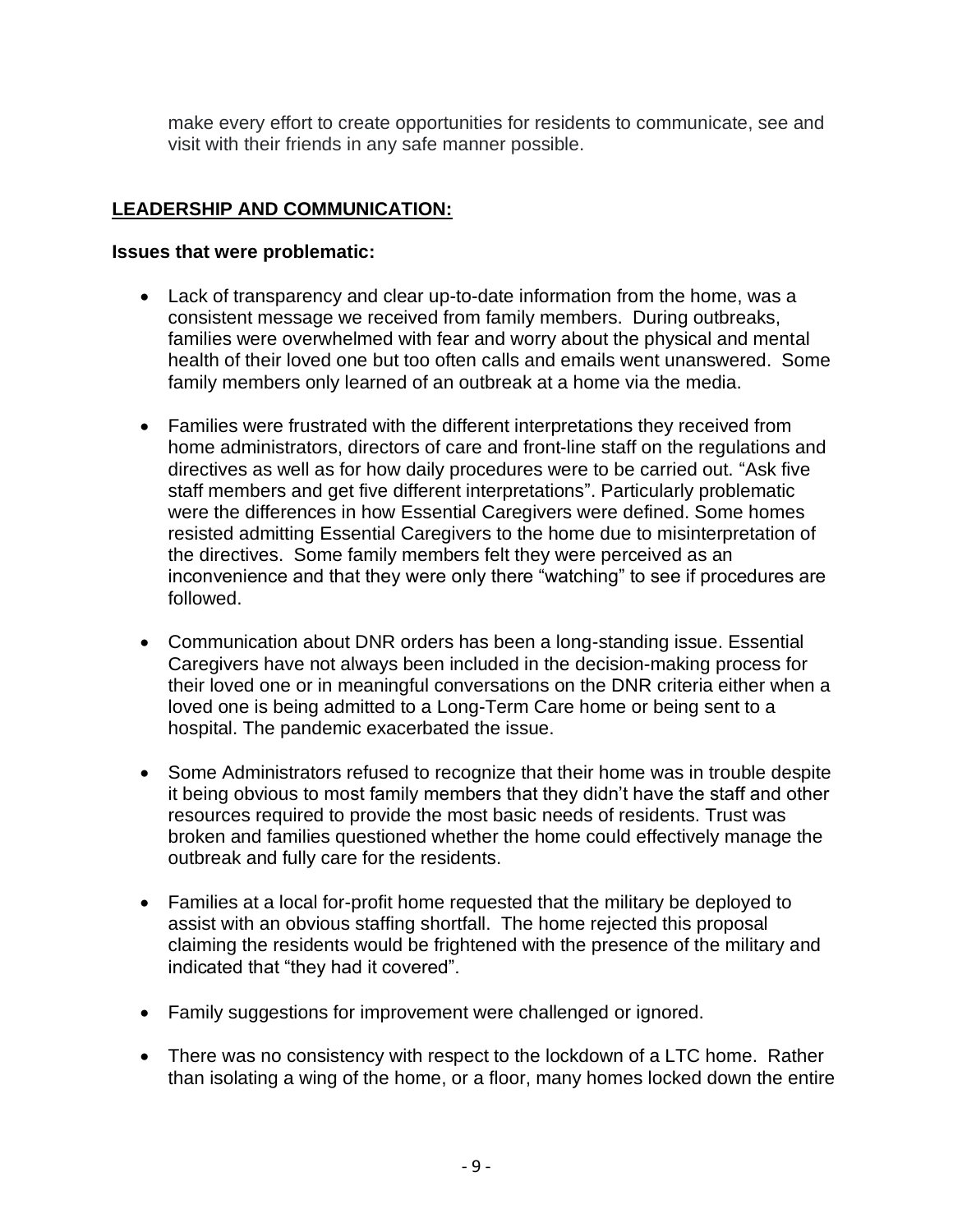building or complex of buildings when one staff member or resident tested positive.

- There was no mechanism during the first wave for sharing best practices to avoid repeating the same mistakes. Some homes are repeating the same mistakes in the second wave that they made in the first.
- The absence of a dedicated social worker in most homes in the region was noted as being problematic.
- In some homes, when visiting finally resumed, families were not shown how to properly wear PPE despite there being a staff video available.

## **Positive responses experienced:**

- In the Champlain Region the LTC Liaison Committee previously established by the LHIN, was used to share information, concerns and interpretations of Ministry guidelines. This Committee met regularly via Zoom shortly after the pandemic was declared. Regular briefings were received from Public Health Ottawa and the Hospital Command Table set up by The Ottawa Hospital to address the pandemic and coordinate support for local LTC homes. The CRFCN has a representative on this committee.
- Some administrators acted quickly to "lockdown" their home and limit staff to working at one home in advance of Ministry directives. Some homes also acted quickly to hire and train additional staff.
- Some homes provided efficient and effective leadership within the home and established clear communication channels with families. For instance, some administrators held Zoom meetings and virtual town halls with families and Family Councils; managers and guest speakers were sometimes invited to the zoom calls. Relevant information was posted in a timely manner on the home's website.
- Homes with social workers were in a better position to provide families with information about the home's response to the pandemic and the condition of their loved one. This permitted the administrator, director of care and front-line staff to focus on resident needs and their increased workload.
- Homes that had strong Family Councils had a solid working relationship with the home administrators, director of care and social workers. This was beneficial for the home, Family Councils and family members and resulted in an organized flow of information as regulations were introduced and modified. This permitted family and friends to be kept abreast of changing measures without having to chase staff and obtain conflicting interpretations.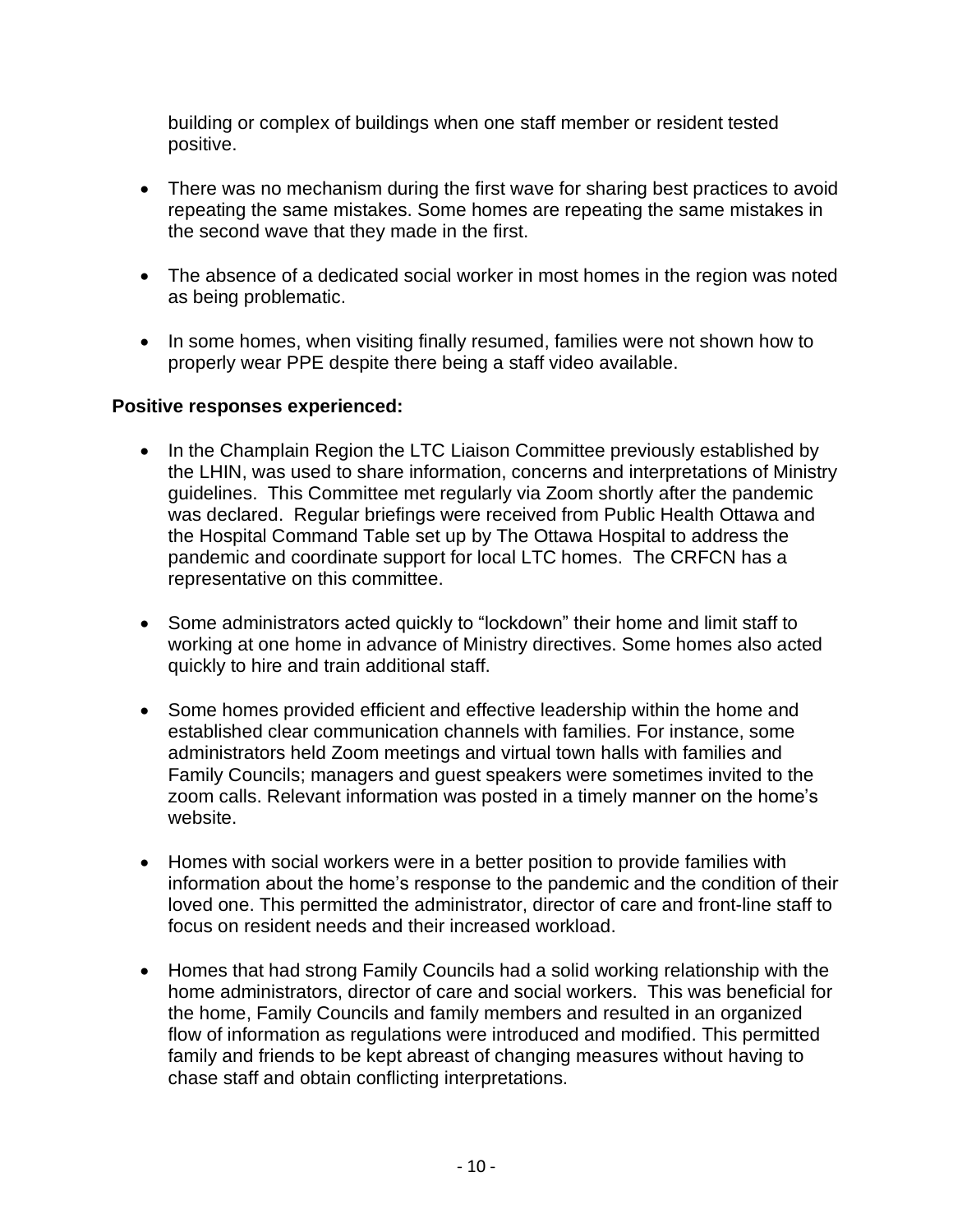- In one home, the Family Council was asked to review draft communications before they were distributed to families. Opportunities such as this strengthened the relationship between the home, Family Council and family members.
- Some homes provided staff to arrange indoor and outdoor visits. One home used a volunteer from their Family Council to remotely arrange family visits which freed up staff for other important duties.
- Some staff and administrators provided logical reasons for pandemic measures being imposed. This provided comfort to the family and friends while some obtained no information or explanation.
- Some homes sent out guidance and instructions to families on how to communicate with staff, while others sent out daily or weekly updates to families. Families indicated they appreciated it when administrators and staff provided the rationale for pandemic measures being imposed.

- 16.Leadership training for home administrators should be reviewed to ensure that administrators have the management and communication skills to manage a crisis. The training should emphasize person-centred care and the importance of families in supporting the physical and psychological well-being of their loved ones.
- 17.The Long-Term Care Act, that introduced the concept of Family Councils should be strengthened from a "may have" to a "must have" requirement. Having a Family Council for each home has been proven to benefit the home, families and residents.
- 18.There needs to be a mechanism to share best practices and approaches to delivering care in all homes within the province, especially in crisis situations.
- 19.Clarification of the role of Essential Caregiver must be addressed to permit these individuals access during lockdowns. The Essential Caregiver rights must be included in the Long-Term Care Act and, when the EC is also the Substitute Decision Maker/Power of Attorney, the rights must parallel the rights of the resident that they represent.
- 20.Clear direction must be provided to homes when responding to an outbreak. If a wing or floor can be closed to isolate the virus, this would be an improvement over the entire building or complex of buildings being locked-down.
- 21.Formalize and fund the position of social worker for all homes or a grouping of smaller homes. These individuals would help support the mental health of residents. They would act as the home's focal point and direct link between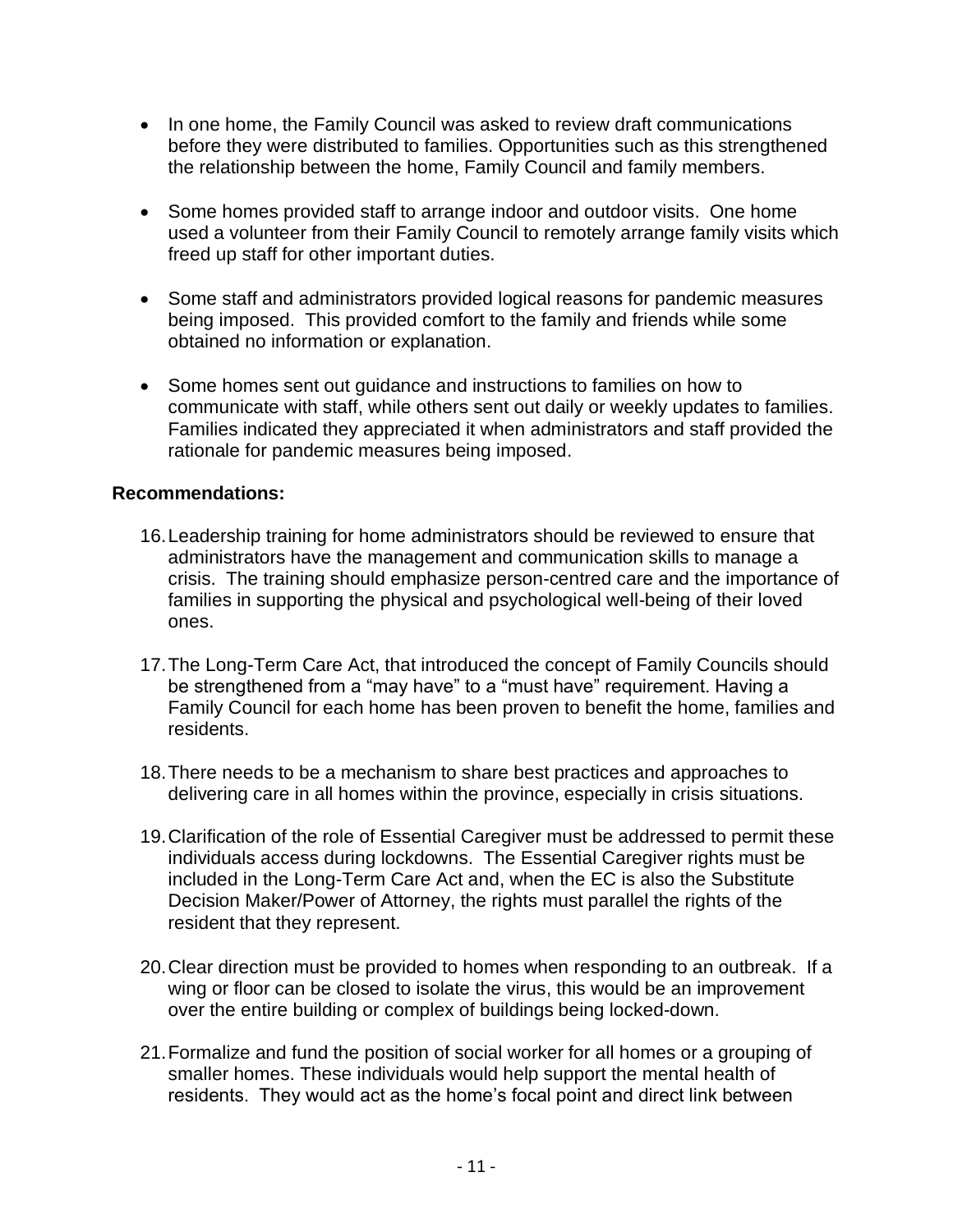Family Councils and family members to relay new directives and regulations and ensure proper interpretation and consistent messaging from intake of a resident to end-of-life programs.

### **BUILDING CONDITIONS AND DESIGN**

#### **Issues that were problematic:**

- The aging facilities in our region still accommodate a number of residents in two, three and four-person rooms. These three and four-person wards do not meet the current building standards and fall far short of what a modern facility should provide. We cannot wait until 2025 to eliminate these rooms.
- Older long-term care homes do not have extra space to permit isolating residents who are contagious or require palliative care or space that could be used as an activity or entertainment area that could be used during lockdowns.
- Most homes do not have air-conditioned rooms nor are there any areas in the home fitted with a negative air pressure system similar to acute care hospitals. This needs to change.
- Most homes have limited Wi-Fi capabilities which restricted the ability of family members to maintain regular contact with their loved one.

#### **Positive responses experienced:**

- Some homes acted quickly to remove an infected resident from a shared room but this varied by home.
- Stopping admission to 3 and 4 bed rooms and maintaining homes with the existing resident capacity was essential albeit late when this instruction was issued.

#### **Recommendations:**

22.We have a moral and humanitarian obligation to eliminate multi-bed wards. LTC building standards for new or redeveloped homes must be revised to eliminate all shared rooms so that the standard is single rooms with ensuite bathrooms; to ensure sufficient space to isolate residents in the event of widespread infections; and, most importantly, create home-like environments for person-centred care. We are encouraged by a recent announcement about a new home in Sudbury that will have only single rooms.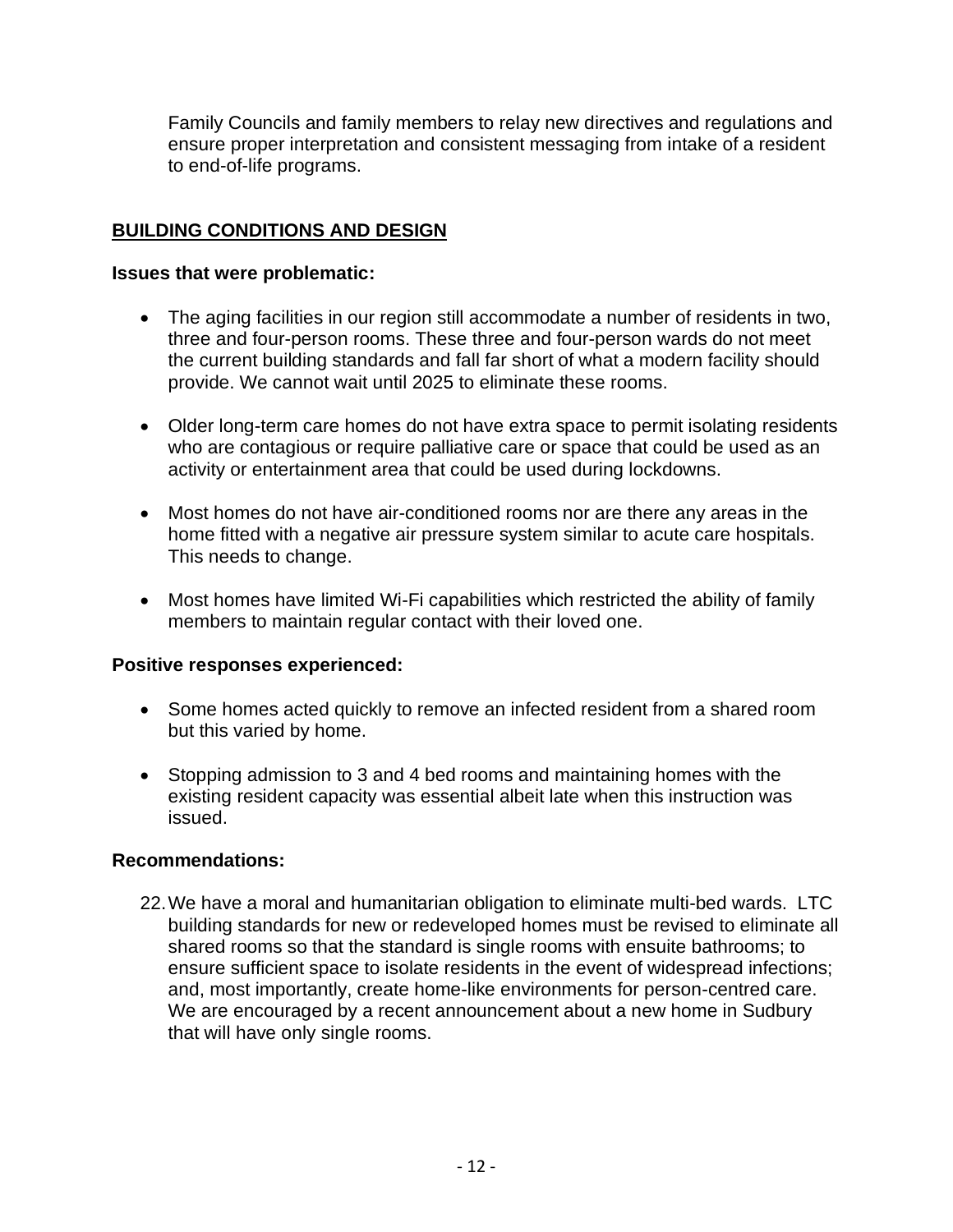- 23.Delay opening up the admission process to fill vacant beds and take advantage of the reduced capacity of residents to undertake some of the necessary renovations.
- 24.All homes should have multi-purpose rooms that can be used for palliative care, isolations during outbreaks or as mini-exercise or activity room during lockdowns. These multipurpose rooms should be refit with a negative air pressure system.
- 25.Air conditioning and ventilation systems in LTC homes must be greatly improved. Acute care hospitals have negative air pressure systems in their rooms to reduce infections. This should be required in LTC.
- 26.Windows that open should be mandatory. Fresh air has been shown to reduce COVID transmission in indoor spaces. There is a psychological benefit for residents to smell and hear the outdoors.
- 27.Funding should be provided to ensure that WiFi is freely available to all residents, family, Essential Caregivers and staff.

## **INFECTION CONTROL**

#### **Issues that were problematic:**

- Homes had to struggle to secure sufficient PPE (many buying at inflated market rates). What supplies were available were rationed at a number of homes for front line staff. These individuals were required to reuse or improvise while performing their duties.
- Some homes did not provide staff training on the use of PPE or did not monitor staff to ensure that PPE was being used and used correctly. At some homes no proactive measures were taken to measure or record staff temperature on entry and departure from work.
- In some homes proper screening and entry procedures were not put in place. For example, staff signing in were not provided with sanitized pens and separate pen holders for clean and used pens were not provided. Also, staff temperatures were taken and the entry questionnaire used AFTER staff passed the vestibule and BEFORE staff were required to put on their masks and use hand sanitizer. Family Council asked for corrections to these errors.
- Most homes lacked an infection control specialist and staff did not have sufficient training and awareness of infection control procedures. One staff member hugged a resident but would not permit the resident to get within six feet of the his/her family member.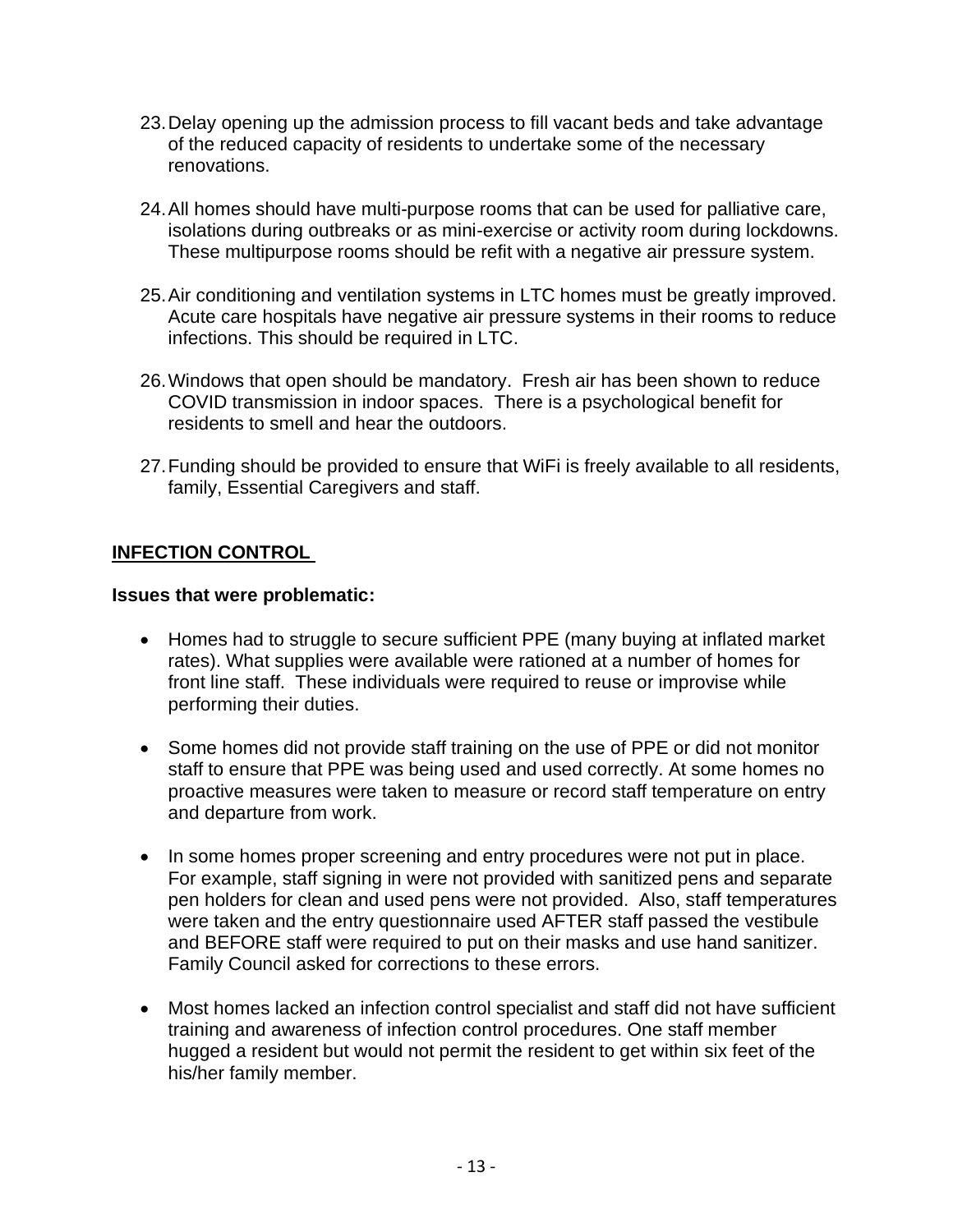- There does not appear to be an emergency preparedness plan or a requirement to conduct simulation exercises to prepare LTC homes for a pandemic. This lack of preparedness resulted in a "learn as you go" approach rather than permitting homes to implement and follow a proven plan.
- "Decanting" ALC patients from the hospital to LTC at the beginning of the pandemic was problematic. This potentially could have introduced COVID into the home; it also put these new residents at risk and added pressure on the already stressed resources in homes.
- A number of individuals reported that infected residents were not isolated which contributed to high infection rates.
- Some families believe that there were unreported COVID-19 deaths among residents who died without being tested.
- Some homes did not understand or use procedures for deep cleaning in areas where COVID-positive staff worked and for quarantining deliveries to the home.

#### **Positive responses experienced:**

- A few homes appear to have had infection control procedures and a good appreciation of the protocols to be followed which positioned them well during the pandemic.
- Early in the first wave, Kingston Public Heath responded to the challenge by redirecting some Public Health inspectors that normally inspect restaurants to look at cleanliness and infection control procedures in long-term care homes. These individuals also provided training and follow-up with the homes.
- Some administrators and their staff did an exceptional job at keeping COVID -19 out of their home.

- 28.Ensure all homes of a certain size have an infection control specialist on-site, and require smaller homes to have agreements with hospitals for infection control support.
- 29.Require that all LTC homes have an infection control plan which includes adequate staffing, training, PPE, and infection control policies and procedures. These plans must be regularly reviewed and updated. Infection control and simulation exercises should be incorporated into an enhanced training program for all homes and staff.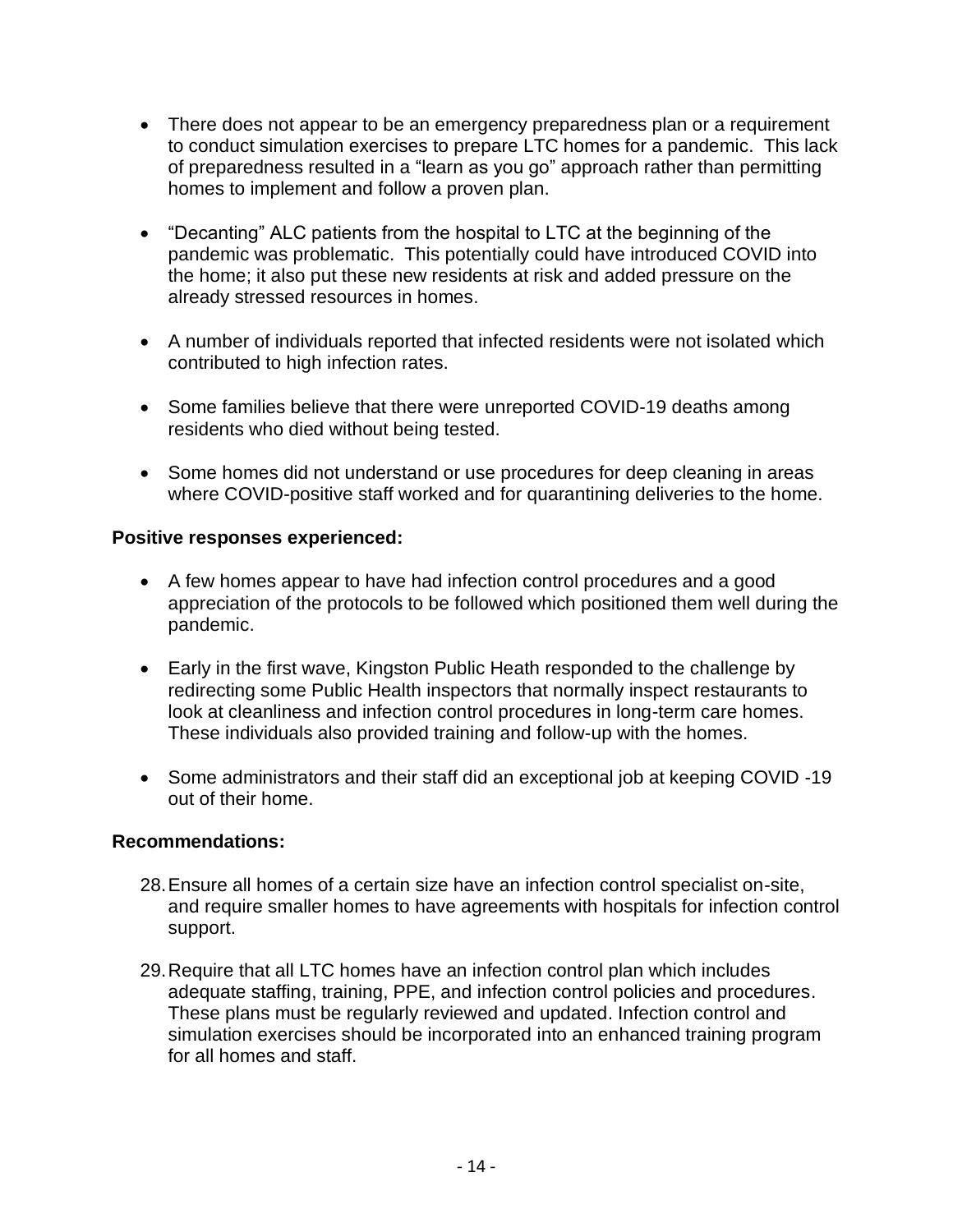- 30.Ensure the participation of Family Councils and Resident Councils in pandemic and emergency preparedness planning for the home.
- 31.Require that annual inspections include a review of the home's infection control plan and staff knowledge of the plan.

### **INSPECTION PROCESS**

#### **Issues that were problematic:**

- Lack of comprehensive on-site inspections before the pandemic did not properly position home to address shortcomings.
- Inspections conducted over the phone during the first wave were ineffective and unacceptable. Homes, staff and residents missed out on the guidance and advice from having inspectors on site and involved, particularly during a pandemic.
- Family members and friends regularly see, hear and experience issues that are not in compliance with the established procedures. They wonder just how badly conditions were when they were not present during lockdowns.
- There has been inadequate corrective action and follow-up when deficiencies were identified. Homes face few consequences for non-compliance. Many homes with big outbreaks had previously been cited for infection control problems which weren't corrected. We even heard that in one local home it took almost a year from the time a severe cockroach infestation was identified until the inspectors declared it a serious issue.
- The Military identified serious deficiencies in some homes. If proper inspections had been done in previous years, these issues might have been corrected before the pandemic.

- 32.The inspection process must be overhauled to increase frequency of inspections, impose consequences for noncompliance such as fines and loss of licenses, integrate infection control expertise and offer an ongoing evaluation and guidance role to the LTC homes.
- 33.Inspections must also assess the complement of staff available as well as their understanding of regulations and directives.
- 34.Inspections must be unannounced and inspection teams drawn from across the province so that they are not known to the home.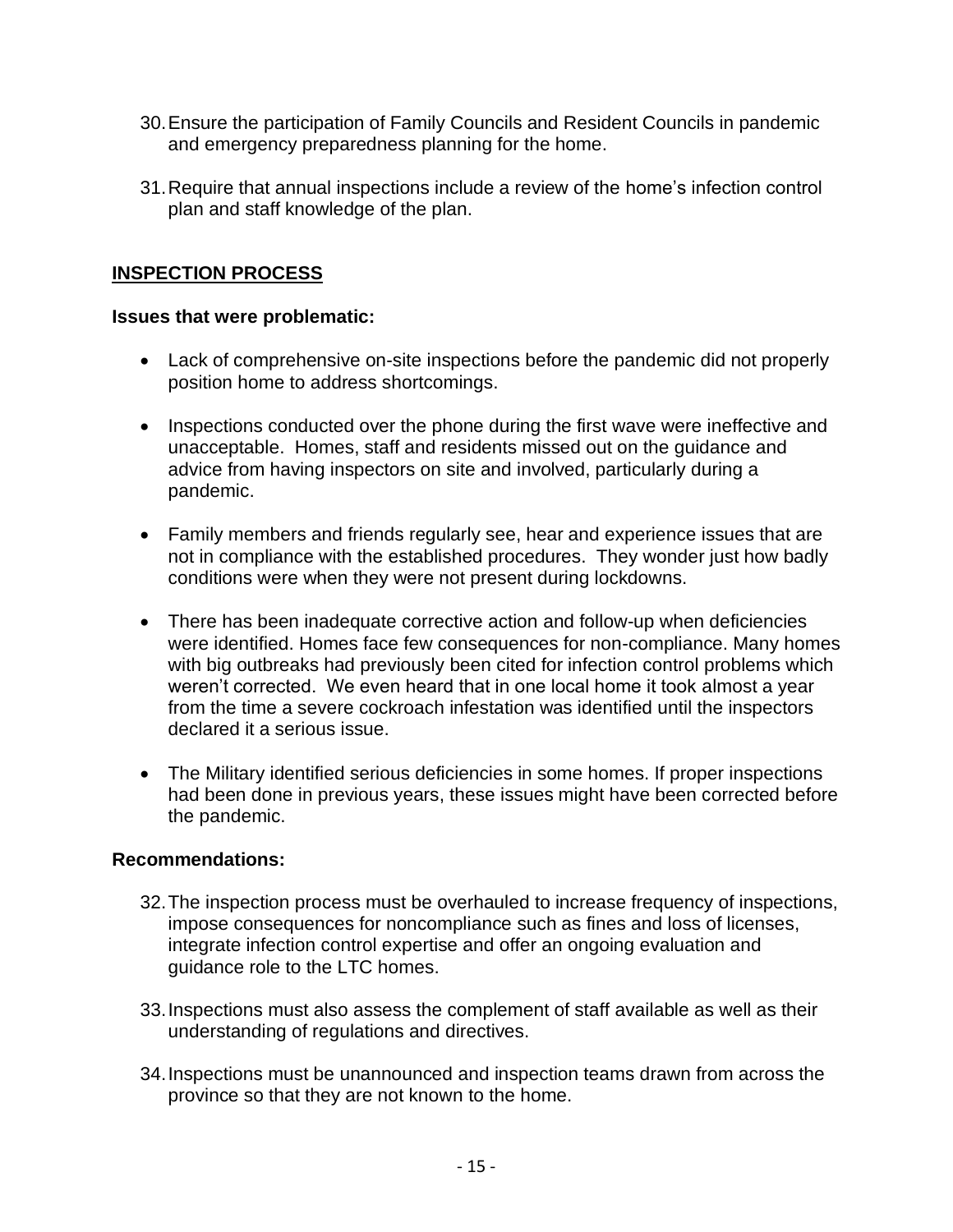## **TESTING**

#### **Issues that were problematic:**

- The confusion around testing of family and friends was and continues to be problematic. Procedures are confusing and contradictory. A few homes are providing on site tests for Essential Caregivers; however, the majority of homes are unable or refuse to provide this service because of staff availability or assumptions by the home management about the need for authorization to offer testing to families.
- Until recently there was an insufficient number of testing facilities. Family members, some of them with frail and/or with mobility issues, waited in line for hours in all types of weather conditions.
- Delays in the receipt of testing results for staff and residents (up to six and seven days and even longer) continue to be experienced. In at least two homes in Ottawa, delayed test results have resulted in serious outbreaks and resident deaths. For families, delays reduce the amount of time that Essential Caregivers can support their family member.
- A request for evidence of testing is not rigidly or consistently monitored across homes potentially resulting in the spread of the virus and lengthening of lockdowns.
- The rapid test kits continue to be promised but months have gone by without any evidence that they will be provided.

#### **Positive responses experienced:**

- A very few homes are conducting on site testing for Essential Caregivers and this is much appreciated by family members.
- The number of testing sites and the ability to book appointments was increased.

- 35.Rapid test kits must be made available to LTC homes as a first priority in order to help manage outbreaks.
- 36.COVID-19 testing for Essential Caregivers must be simplified so they have more time supporting their loved one in LTC. Essential Caregivers should be tested in their loved one's home.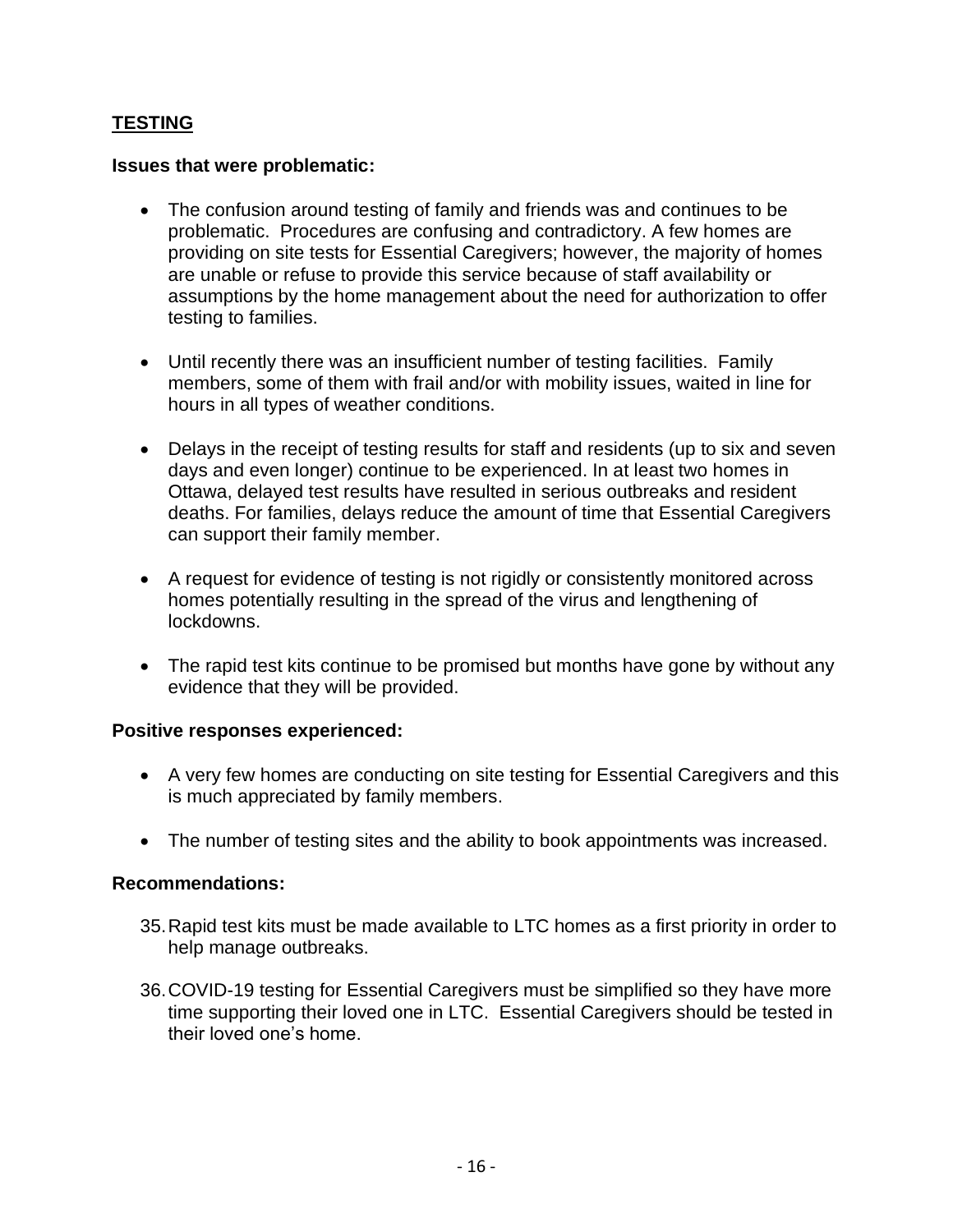#### **MINISTRY REPONSES**

#### **Issues that were problematic:**

- It was unsettling to discover that long-term care homes were not taken into consideration by the Province, when plans were initially developed on how best to address the pandemic. This was not the case in British Columbia. The focus on hospitals likely caused unnecessary infections and deaths in LTC in Ontario.
- The Ministry was quite late in implementing policies that would have reduced the spread of the infection such as restricting PSWs to working in one home. Our network wrote to the Minister on April  $10<sup>th</sup>$  with this request but the one-home restriction was not introduced until April  $22<sup>th</sup>$ . We also asked for an immediate pay raise for front-line workers similar to what was introduced in Quebec. This was not implemented until April 24<sup>th</sup>.
- Locking out families was problematic although understandable given the state of the pandemic. This action cut family and friends off from their loved ones and was traumatic for all parties. Isolation suffered by residents has had serious consequences on their physical and mental health. It must be recognized that Essential Caregivers are a necessary member of the care team and must never be denied access to their loved one.
- While the pandemic pay increase of \$4.00/hour was welcomed by front-line workers it did create some problems. It came much later than other provinces. There were delays in getting the money to homes and staff were frustrated with the long wait for their pandemic pay. In the Fall, the pandemic pay was replaced by a temporary \$3.00 emergency pay increase which applied only to PSWs. This created some stress as other workers felt their work should also be recognized. It also brought PSW salaries almost to the same level as RPNs. The temporary pay increase is less than the pandemic pay but PSWs are now in similar conditions as in wave one, except they are even more exhausted than they were in the spring.
- The Ministry should have issued clearer and more consistent directives that were not prone to misinterpretation by homes, staff and families. This was particularly problematic with respect to Essential Caregiver rights and responsibilities.
- The government demonstrated a reluctance to take over the management of homes when they were clearly experiencing difficulties. We believe they waited too long to call in the military and hospital teams to provide the required assistance. The military reported that one home was down to 20% of its expected staffing levels prior to their arrival.
- A comprehensive list of homes in outbreak and their statistics were not provided by the Ministry until quite late. Family Councils Ontario and the long-term care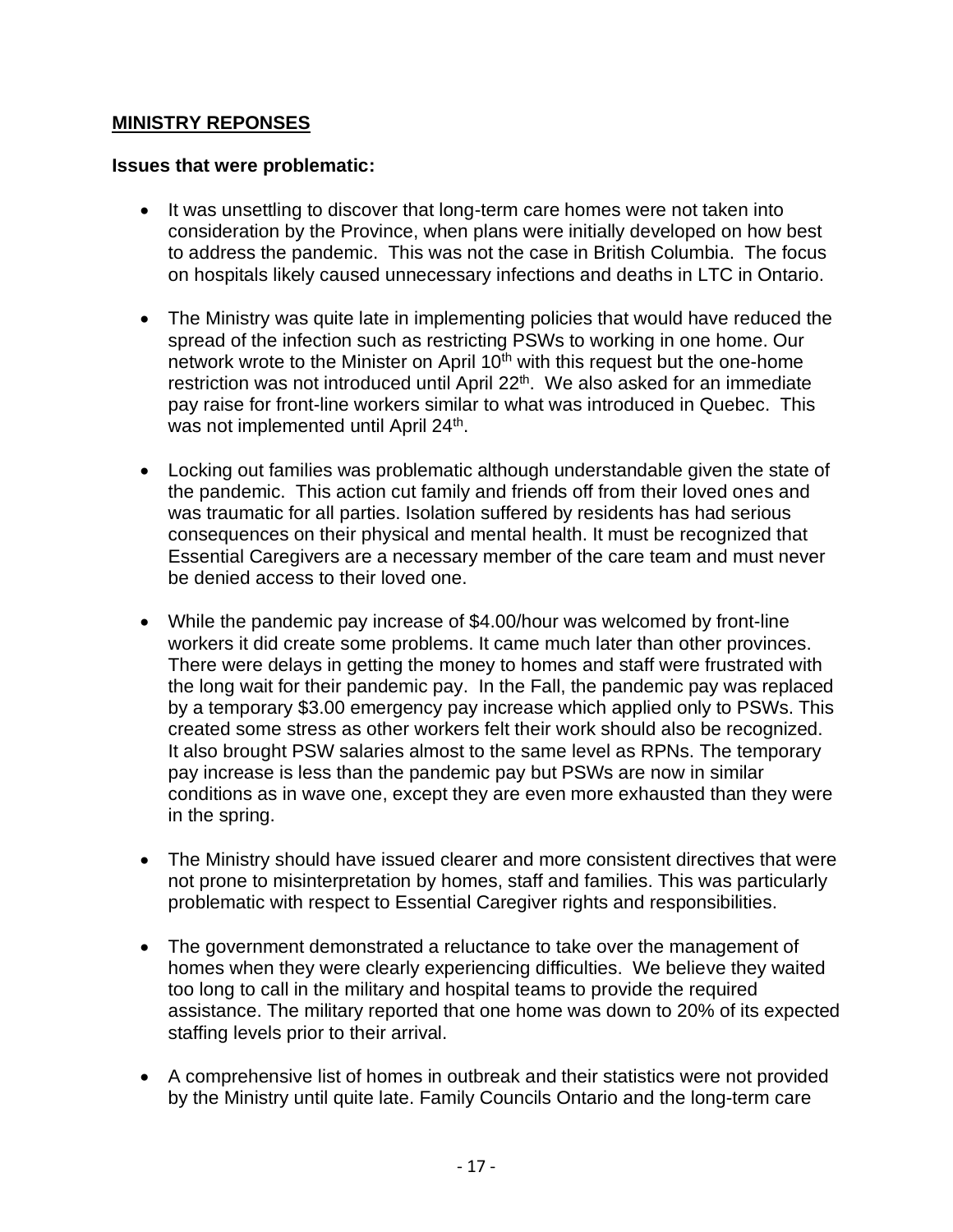associations had to expend resources to maintain lists that could have been directed to other activities.

- Confusion ruled from home to home as to whether the resident testing positive for COVID-19 should be sent to the hospital or not – no clear direction was provided by Public Health Regions until well into the pandemic.
- Many homes did not have a well-defined relationship with other healthcare partners such as hospitals in their area. Establishing this relationship with all homes whether they were in outbreak or not, would have meant that lessons learned during wave one could have been passed to those homes that avoided outbreaks until the second wave.
- The government's direction to reduce the number of comprehensive inspections prior to the pandemic was disturbing. Additionally, during the pandemic inspectors were allowed to conduct inspections over the telephone. Onsite inspections would have identified the gaps and problems in the home, so that corrective action could have been taken.
- There was a lack of recognition or acknowledgement that the second wave of the pandemic would return to the long-term care homes. No efforts were directed to the critical need to recruit and train staff in preparation for the second wave or establish more robust infection control procedures.
- There was a lack of consultation and communication with families as homes prepared for a second wave. Families appreciate that the workload of home administrator and directors of care along with front line staff still remains a challenge but this is an essential step that was missed. Family and friends believe that many homes are not much better prepared for the second wave than they were for the first wave. Families doubt that some homes can manage subsequent outbreaks.
- Sufficient funding to offset COVID-related expenses has not been provided to homes to carry out their responsibilities, resulting in families and homes having to pursue a variety of alternate sources of fund-raising projects to offset budget shortfalls.
- Families expected that Ontario would initiate an aggressive recruiting and training program similar to what Quebec announced in the spring so that Ontario homes would have more PSWs to face the second wave.
- Families are frustrated and disheartened at the lack of progress in fixing longterm care. One family member noted that "Our system of long-term care is more concerned about hiding its own flaws than the welfare of the people it is supposed to care for!"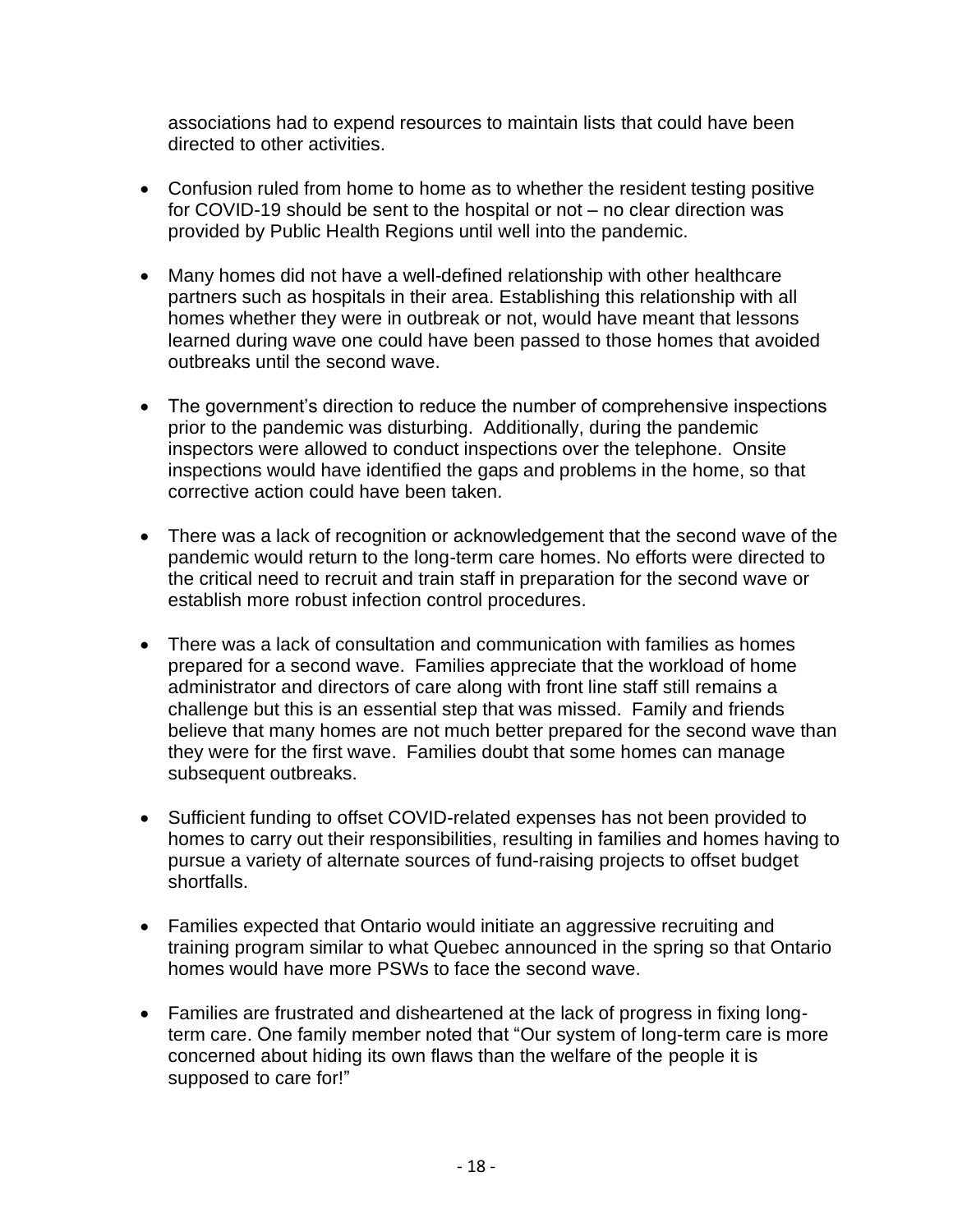#### **Positive responses experienced:**

- The Ministry worked very effectively with Family Councils Ontario (FCO). FCO kept Family Councils regularly updated on Ministry directives and FAQs.
- The hotline established by the Ministry was appreciated by family members, as was the request, in late April, from the Patient Ombudsman for family, residents and staff to contact them about issues/concerns in LTC. We referred many family members to these resources.
- Pandemic pay provided an incentive for front-line workers to remain in the LTC sector despite the risks of possible exposure to COVID-19.
- The government required hospitals to support local LTC homes. The Champlain Region created a Long-Term Care Homes Operational Task Force which coordinated hospital support for LTC homes. It included a Support Unit which looked at communication between the home and Family Councils and family members as well as mental health support for residents and staff. Our Network had several zoom meetings with the Support Team to learn of services available to families and to offer our input into the needs of families.
- Taking the initiative to call in the military and hospitals to help high-risk homes was appreciated but it should have been done much sooner. This demonstrated recognition that homes and staff had reached the breaking point and needed help.
- Although the loss of resources in some homes was difficult when part-time staff were restricted to working at one home, it undoubtedly prevented further spread of the virus and ultimately saved lives.
- Creating the COVID-19 Commission was a very positive step and families appreciated that the Commission released interim recommendations in recognition of the crisis in LTC.

- 37.Launch a mandatory program that requires partnerships be established between all LTC homes and other health partners in the Healthcare Sector. This creates a team that will be there to work in lock step with the long-term care homes on a regular basis and when adversities arise.
- 38.Establish benchmarks, accountability and reporting requirements that clearly identify when staffing falls below mandated levels. This would alert the Ministry that immediate measures must be taken by the home to increase staffing or request other resources such as hospital workers, the Red Cross or the military.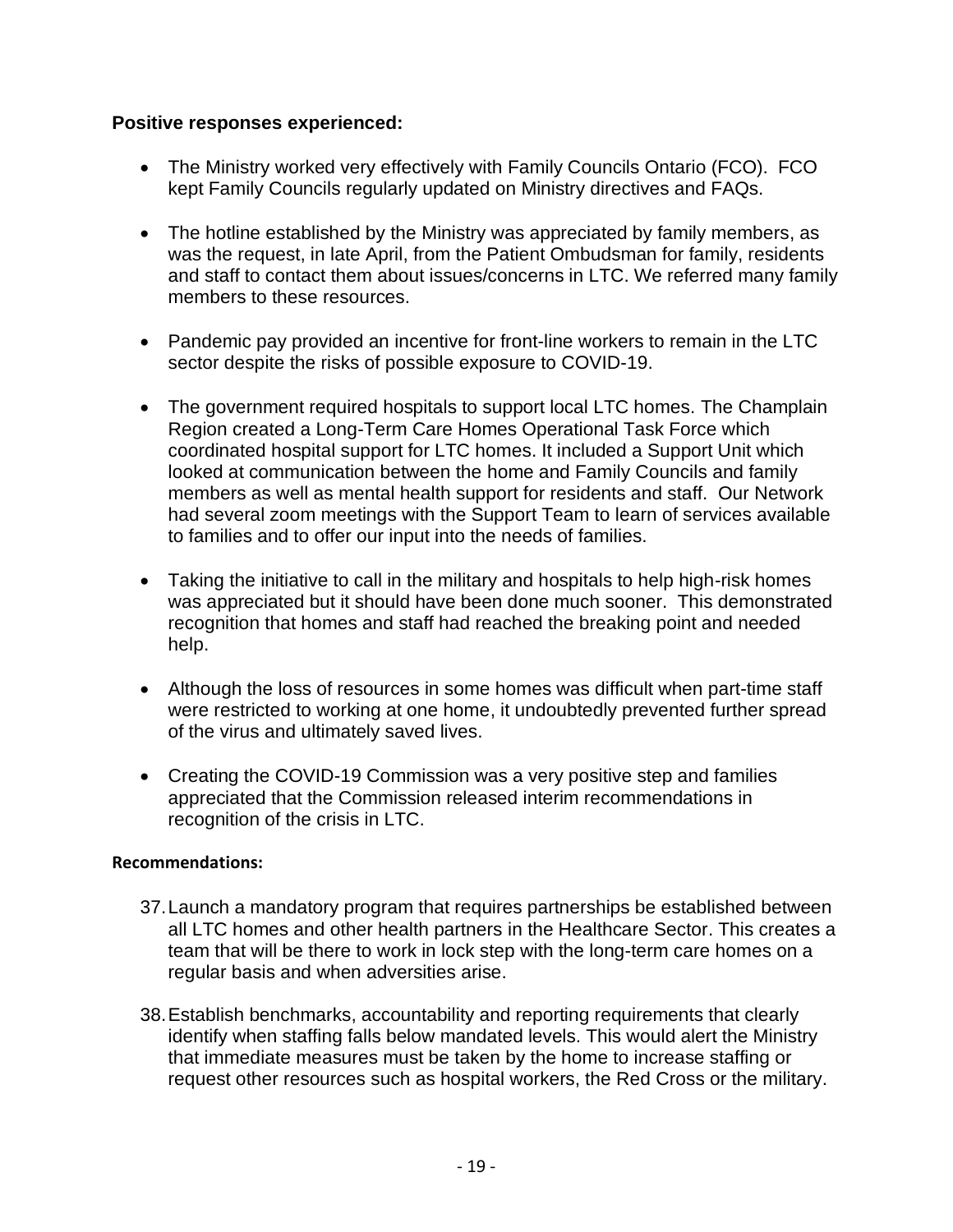Technological solutions should be explored to reduce the documentation burden on staff.

- 39.Recognize the rights of Essential Caregivers in the Long-Term Care Act; that Essential Caregivers are a critical part of a resident's care team and must have access to the home, even during lockdowns.
- 40.The effects of isolation on mental health should be better understood by LTC homes and by the Ministry. Funding must be provided for additional mental health supports, such as social workers and geriatric psychologists for LTC homes.
- 41.Develop a comprehensive health human resources strategy with a focus on recruiting and training of care staff especially nurses and PSWs.
- 42.Include family and resident voices at decision making tables.

#### **SUMMARY OF RECOMMENDATIONS:**

Our network of Family Councils appreciates the opportunity to provide input to this critical initiative. Improvements in long-term care homes are long overdue as was demonstrated during this pandemic and evident during this second wave. Hopefully with your support, changes to the LTC system will finally become a priority and bring much needed improvements to LTC. This is the time to transform LTC fundamentally so that we can build a sector that we can proud of; that is perceived as a positive place to live and work. Residents must be put at the centre of care so they live with both quality of life and quality of care. If there is one positive outcome from the pandemic let it be a better long-term care system that would make Ontarians proud.

#### **STAFF IN LONG-TERM CARE HOMES**

- 1. Immediately implement the recommendations of the Ministry Staffing Study, especially the commitment to four hours of direct care per resident per day. More staff are urgently needed now; homes cannot wait until 2024/25.
- 2. In order to improve the recruitment and retention of staff, compensation and benefits must be improved and staff offered full-time work. Recruitment efforts must emphasize personal suitability, including empathy, compassion and emotional intelligence as well as language and communication skills.
- 3. Homes should be required to maintain a full staff complement at all times to ensure that resident care is not compromised. Regular reporting of staffing levels should be mandatory and public.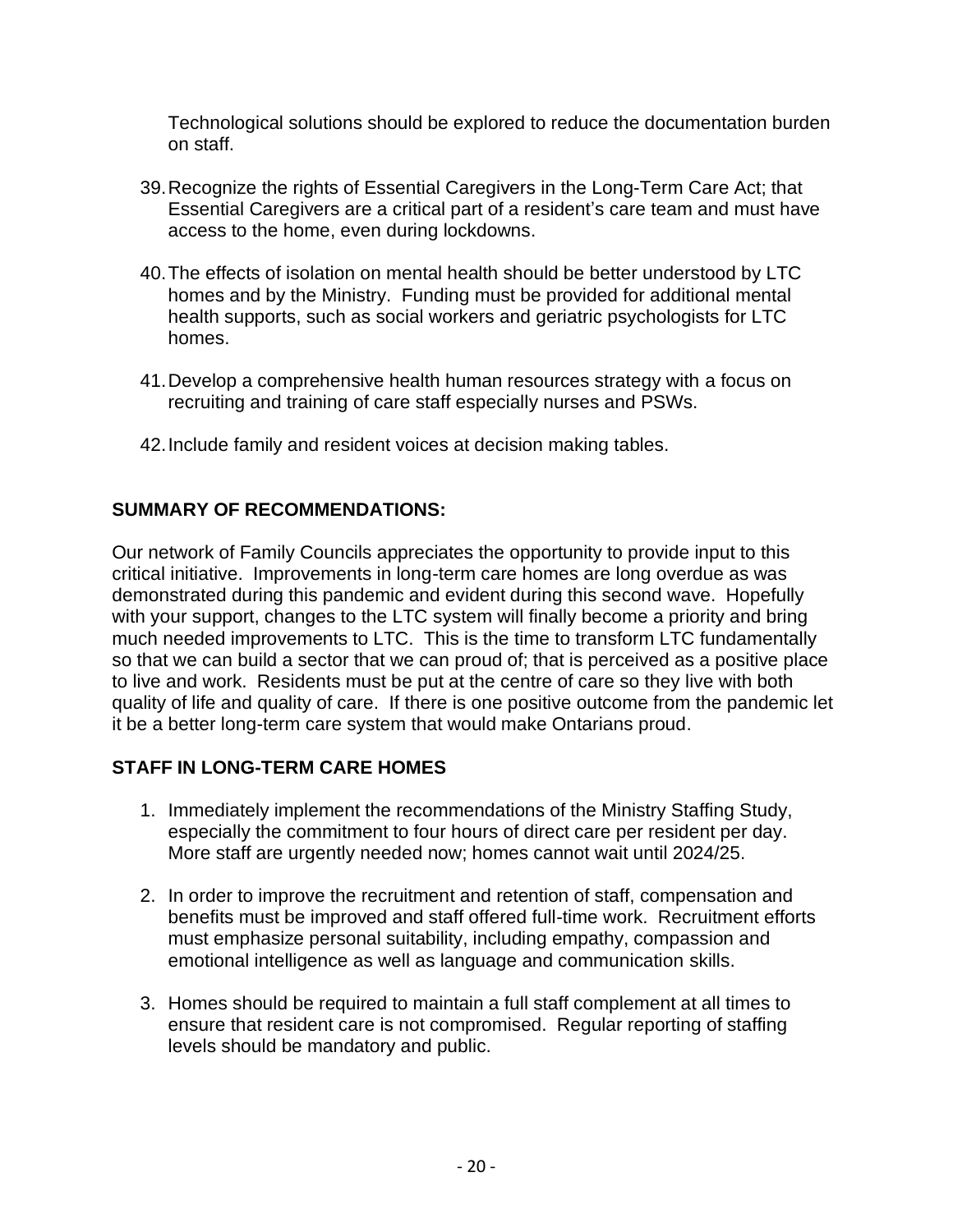- 4. All vacant RN, RPN, NP and PSW positions should be filled using a proper Human Resource Strategy that recognizes staff retention as a priority.
- 5. The Ministry must work with other ministries and with colleges to recruit and train more PSWs in order to satisfy the annual demand and meet the future staffing needs for the recently announced new LTC homes.
- 6. The Ministry must provide funding to allow all homes to hire a social worker. This position is particularly critical during transitions to care and to support the emotional health of residents. They would facilitate difficult conversations with residents and families about advance care planning, end-of-life care and DNR orders.
- 7. To avoid paying premiums for agency staff, LTC homes should have access to a pool of eligible trained resources that could be drawn on to maintain staffing levels. This pool of resources could service a group of homes without each home having to go through a lengthy recruitment process.
- 8. Allied health professionals that provide foot care, oral hygiene, audiology, physio/exercise, eyecare, and mental health professionals must have access to the home during lockdowns, with appropriate safety precautions.

### **RESIDENT CARE**

- 9. Residents cannot be put into lockdown and confined to their rooms for weeks on end. There must be some stimulation provided to residents in order to maintain their physical and mental abilities, including access to the outdoors, weather permitting.
- 10.Planning for future pandemics must recognize the role of Essential Caregivers in maintaining the physical and emotional health of residents. The government took too long to accept the guidance of recognized health experts about the important role of families in LTC.
- 11.An immediate plan needs to be developed and implemented to support the psycho-social and spiritual needs of residents and staff.
- 12.Homes need to educate new staff on the principles of person-centred care to promote both emotional and physical wellbeing, and on the importance of becoming familiar with a resident's history and care/treatment plans before taking on his or her care.
- 13.Families need to be assured that the care plan for their loved one is being followed and that any modifications to care or medications are reviewed and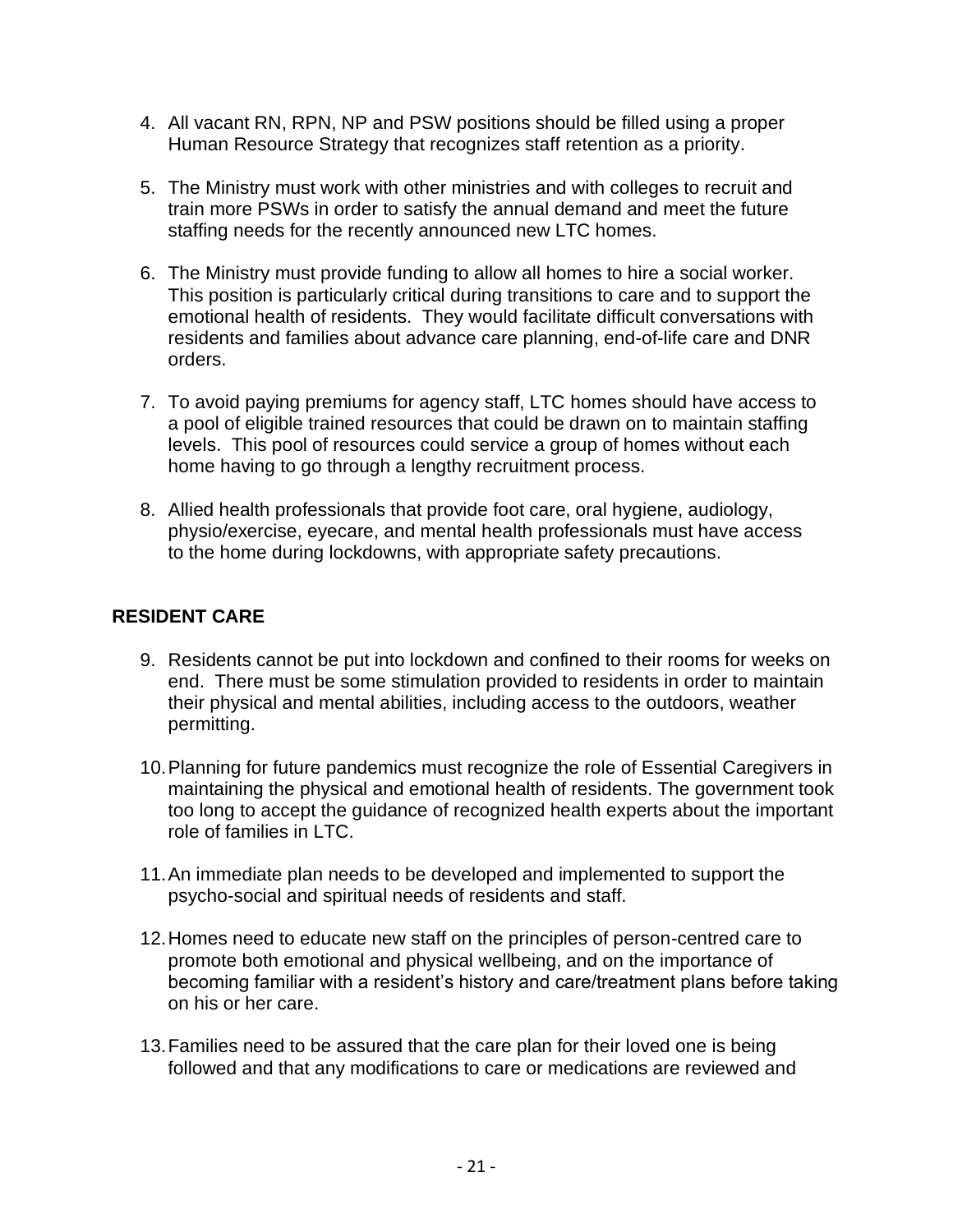approved by the Power of Attorney. Surely, a technological solution could be found to allow family members access to some resident information?

- 14.A reasonable standard of personal care that will be provided to residents during lockdowns should be defined. This will eliminate some of the unacceptable situations that occurred with bathing, diaper changes and personal grooming.
- 15.Should relocations be necessary for infection prevention, staff need to be mindful of the relationships and strong bonds established between residents before taking any action. When a relocation is the only alternative, staff should make every effort to create opportunities for residents to communicate, see and visit with their friends in any safe manner possible.

#### **LEADERSHIP AND COMMUNICATION**

- 16.Leadership training for home administrators should be reviewed to ensure that administrators have the management and communication skills to manage a crisis. The training should emphasize person-centred care and the importance of families in supporting the physical and psychological well-being of their loved ones.
- 17.The Long-Term Care Act, that introduced the concept of Family Councils should be strengthened from a "may have" to a "must have" requirement. Having a Family Council for each home has been proven to benefit the home, families and residents.
- 18.There needs to be a mechanism to share best practices and approaches to delivering care in all homes within the province, especially in crisis situations.
- 19.Clarification of the role of Essential Caregiver must be addressed to permit these individuals access during lockdowns. The Essential Caregiver rights must be included in the Long-Term Care Act and, when the EC is also the Substitute Decision Maker/Power of Attorney, the rights must parallel the rights of the resident that they represent.
- 20.Clear direction must be provided to homes when responding to an outbreak. If a wing or floor can be closed to isolate the virus, this would be an improvement over the entire building or complex of buildings being locked-down.
- 21.Formalize and fund the position of social worker for all homes or a grouping of smaller homes. These individuals would help support the mental health of residents. They would act as the home's focal point and direct link between Family Councils and family members to relay new directives and regulations and ensure proper interpretation and consistent messaging from intake of a resident to end-of-life programs.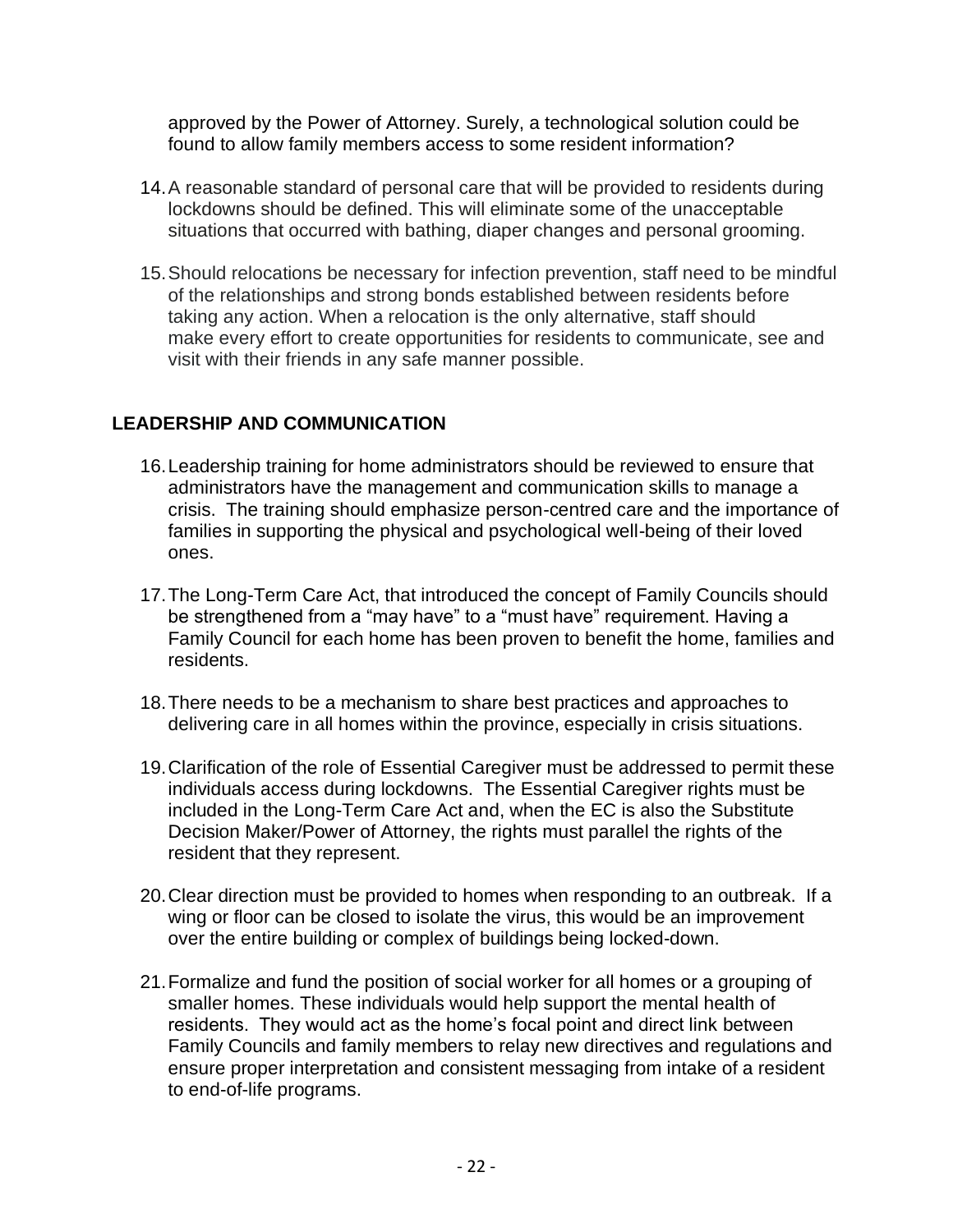## **BUILDING CONDITIONS AND DESIGN**

- 22.We have a moral and humanitarian obligation to eliminate multi-bed wards. LTC building standards for new or redeveloped homes must be revised to eliminate all shared rooms so that the standard is single rooms with ensuite bathrooms; to ensure sufficient space to isolate residents in the event of widespread infections; and, most importantly, create home-like environments for person-centred care. We are encouraged by a recent announcement about a new home in Sudbury that will have only single rooms.
- 23.Delay opening up the admission process to fill vacant beds and take advantage of the reduced capacity of residents to undertake some of the necessary renovations.
- 24.All homes should have multi-purpose rooms that can be used for palliative care, isolations during outbreaks or as mini exercise or activity room during lockdowns. These multipurpose rooms should be refit with a negative air pressure system.
- 25.Air conditioning and ventilation systems in LTC homes must be greatly improved. Acute care hospitals have negative air pressure systems in their rooms to reduce infections. This should be required in LTC.
- 26.Windows that open should be mandatory. Fresh air has been shown to reduce COVID transmission in indoor spaces. There is a psychological benefit for residents to smell and hear the outdoors.
- 27.Funding should be provided to ensure that WiFi is freely available to all residents, family, Essential Caregivers and staff.

#### **INFECTION CONTROL**

- 28.Ensure all homes of a certain size have an infection control specialist on-site, and require smaller homes to have agreements with hospitals for infection control support.
- 29.Require that all LTC homes have an infection control plan which includes adequate staffing, training, PPE, and infection control policies and procedures. These plans must be regularly reviewed and updated. Infection control and simulation exercises should be incorporated into an enhanced training program for all homes and staff.
- 30.Ensure the participation of Family Councils and Resident Councils in pandemic and emergency preparedness planning for the home.
- 31.Require that annual inspections include a review of the home's infection control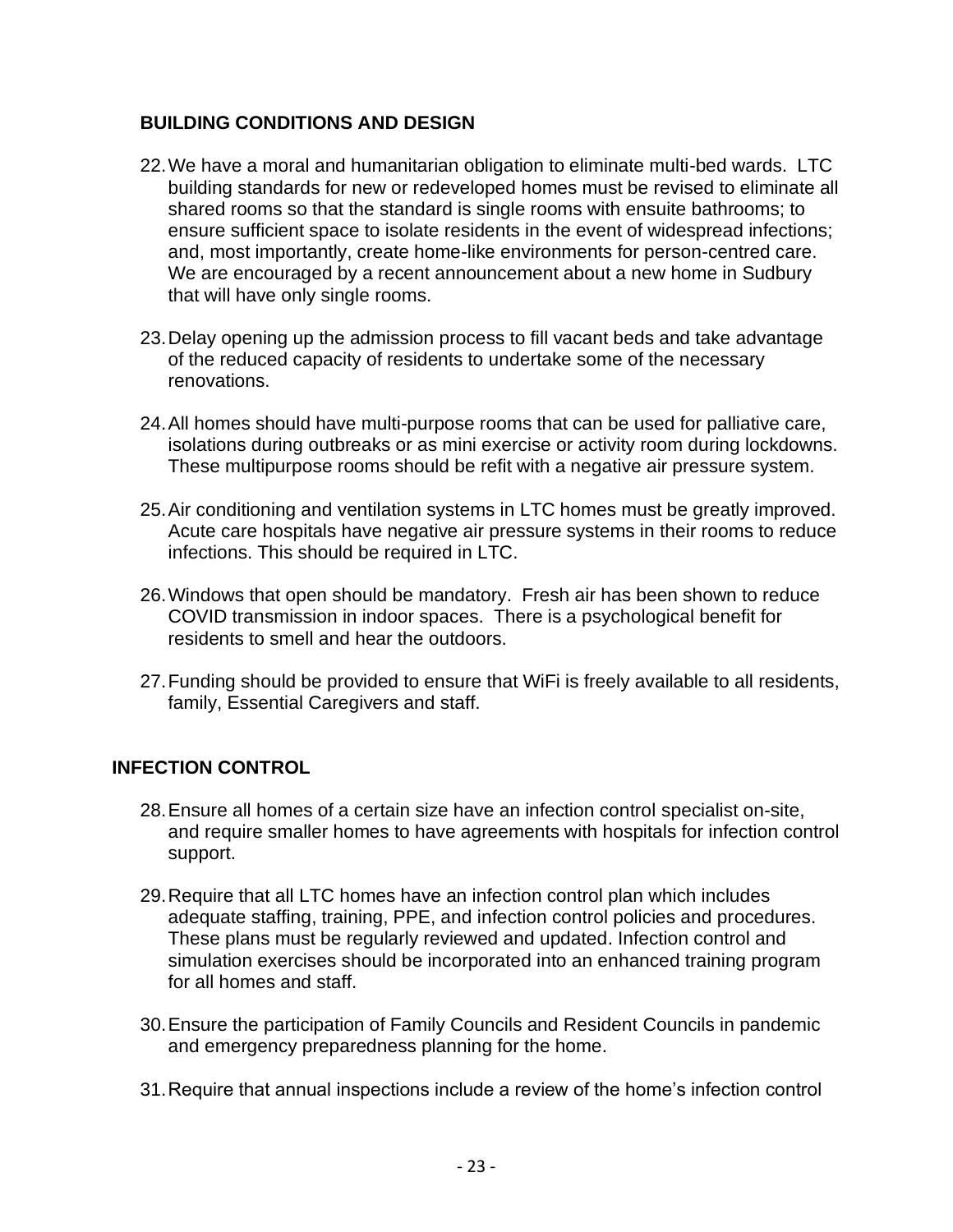plan and staff knowledge of the plan.

### **INSPECTION PROCESS**

- 32.The inspection process must be overhauled to increase frequency of inspections, impose consequences for noncompliance such as fines and loss of licenses, integrate infection control expertise and offer an ongoing evaluation and guidance role to the LTC homes.
- 33.Inspections must also assess the complement of staff available as well as their understanding of regulations and directives.
- 34.Inspections must be unannounced and inspection teams drawn from across the province so that they are not known to the home.

## **TESTING**

- 35.Rapid test kits must be made available to LTC homes as a first priority in order to help manage outbreaks.
- 36.COVID-19 testing for Essential Caregivers must be simplified so they have more time supporting their loved one in LTC. Essential Caregivers should be tested in their loved one's home.

#### **MINISTRY RESPONSES**

- 37.Launch a mandatory program that requires partnerships be established between all LTC homes and other health partners in the Healthcare Sector. This creates a team that will be there to work in lock step with the long-term care homes on a regular basis and when adversities arise.
- 38.Establish benchmarks, accountability and reporting requirements that clearly identify when staffing falls below mandated levels. This would alert the Ministry that immediate measures must be taken by the home to increase staffing or request other resources such as hospital workers, the Red Cross or the military. Technological solutions should be explored to reduce the documentation burden on staff.
- 39.Recognize the rights of Essential Caregivers in the Long-Term Care Act; that Essential Caregivers are a critical part of a resident's care team and must have access to the home, even during lockdowns.